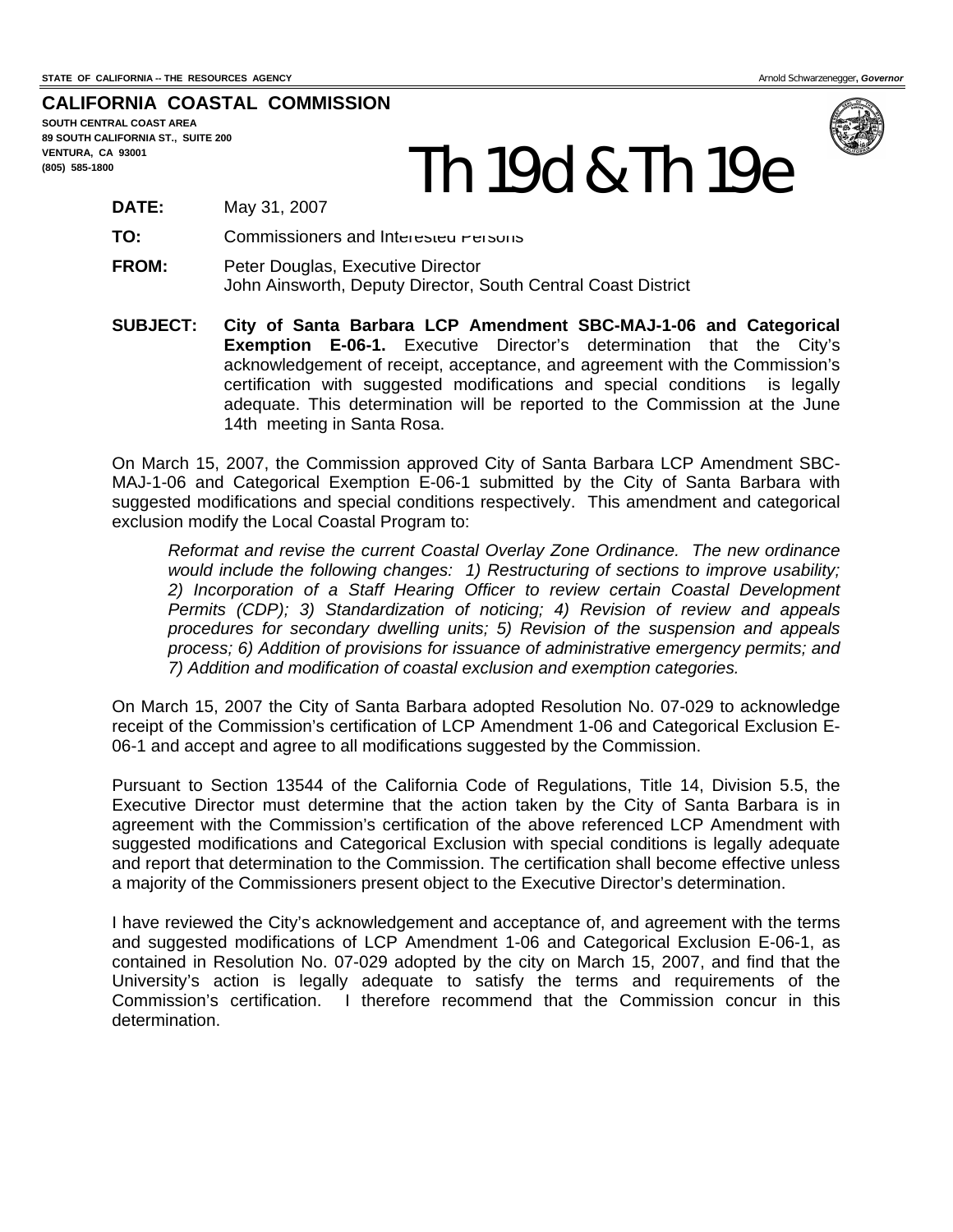## RESOLUTION NO. 07-029

A RESOLUTION OF THE COUNCIL OF THE CITY OF SANTA BARBARA ACKNOWLEDGING RECEIPT OF THE CALIFORNIA COASTAL COMMISSION'S RESOLUTION OF APPROVAL AND RESOLUTION OF CERTIFICATION; **ACCEPTING AGREEING** TO **SUGGESTED** AND **CONDITIONS** AND MODIFICATIONS; ANNOUNCING ADOPTION OF **AMENDING ORDINANCE: AND** ISSUE COASTAL DEVELOPMENT AGREEING TO **PERMITS** 

WHEREAS, in June 1981, the California Coastal Commission certified the Land Use Plan of the City's Local Coastal Program;

WHEREAS, Section 30514 of the California Coastal Act provides that all amendments to a certified Local Coastal Plan shall be processed in accordance with Sections 30512 and 30513 of the California Coastal Act;

WHEREAS, on February 2, 2005, an application for a Local Coastal Program Amendment was submitted to the California Coastal Commission;

WHEREAS, in March 2006, the California Coastal Commission found the application complete;

WHEREAS, in April 2006, the California Coastal Commission approved a one year time extension to process the City's application;

WHEREAS, on March 15, 2007, the California Coastal Commission approved the City's Coastal Exclusion Order and Local Coastal Program Amendment with suggested special conditions and modifications:

WHEREAS, on March 20, 2007, said conditions and modifications were transmitted to the City; and

WHEREAS, on May 15, 2007, the City Council adopted an ordinance incorporating the Coastal Commission's special conditions and modifications to the City's Local Coastal Program application.

NOW, THEREFORE, BE IT RESOLVED BY THE COUNCIL OF THE CITY OF SANTA **BARBARA AS FOLLOWS:** 

SECTION 1. The City Council acknowledges receipt of the Commission's resolution of approval, including any conditions which may have been required, for Categorical Exclusion Order E-06-1.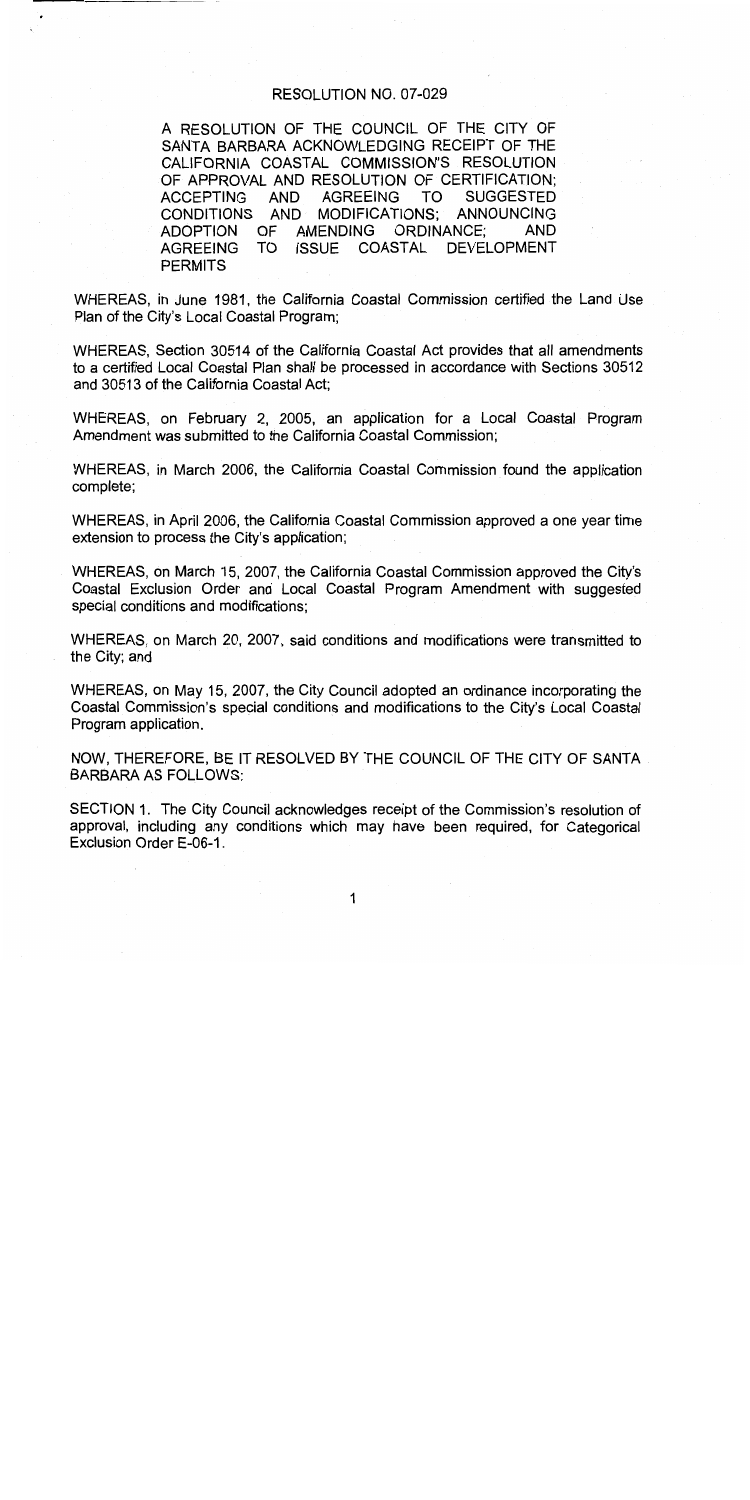SECTION 2. The City Council acknowledges receipt of the Commission's resolution of certification, including any terms or modifications suggested for final certification, for the Local Coastal Program Amendment MAJ-1-06.

SECTION 3. The City Council accepts and agrees to the terms, conditions, and modifications upon which the Categorical Exclusion Order and Local Coastal Program amendment have been approved.

SECTION 4. The City Council has adopted amendments to the Local Coastal Program implementing ordinance to execute the terms, conditions, and modifications set forth in the approval.

SECTION 5. The City Council agrees to issue coastal development permits for the total area included in the certified Local Coastal Program.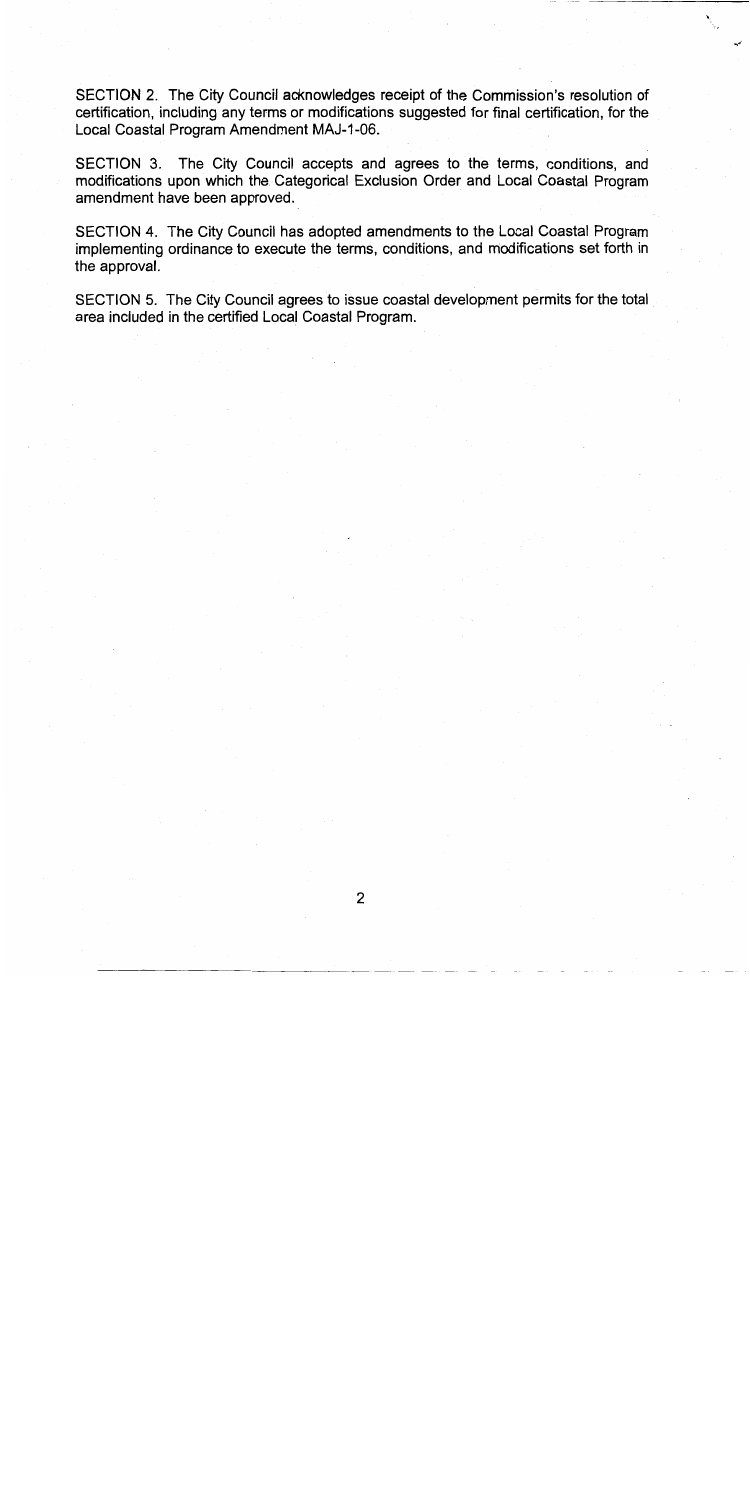## **RESOLUTION NO. 07-029**

SS.

STATE OF CALIFORNIA

COUNTY OF SANTA BARBARA **CITY OF SANTA BARBARA** 

I HEREBY CERTIFY that the foregoing resolution was adopted by the Council of the City of Santa Barbara at a meeting held on May 8, 2007, by the following roll call vote:

AYES:

Councilmembers Brian B. Barnwell, Iya G. Falcone, Roger L. Horton, Grant House, Helene Schneider, Das Williams; Mayor Marty Blum

NOES: None

**ABSENT:** None

**ABSTENTIONS:** None

IN WITNESS WHEREOF, I have hereto set my hand and affixed the official seal

of the City of Santa Barbara on May 16, 2007.

City Clerk Services Manager

I HEREBY APPROVE the foregoing resolution on May 16, 2007.

rty Blun

Marty Blum Mayor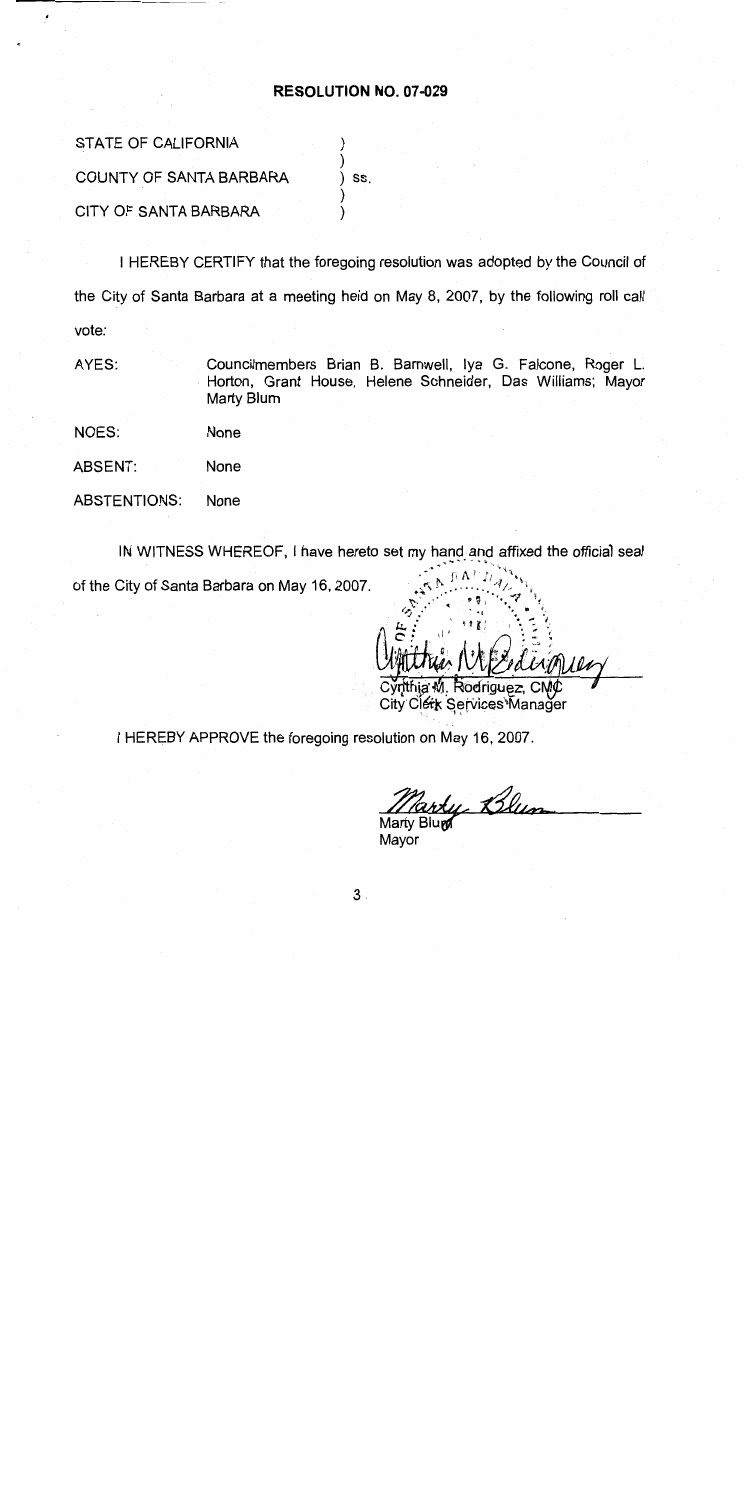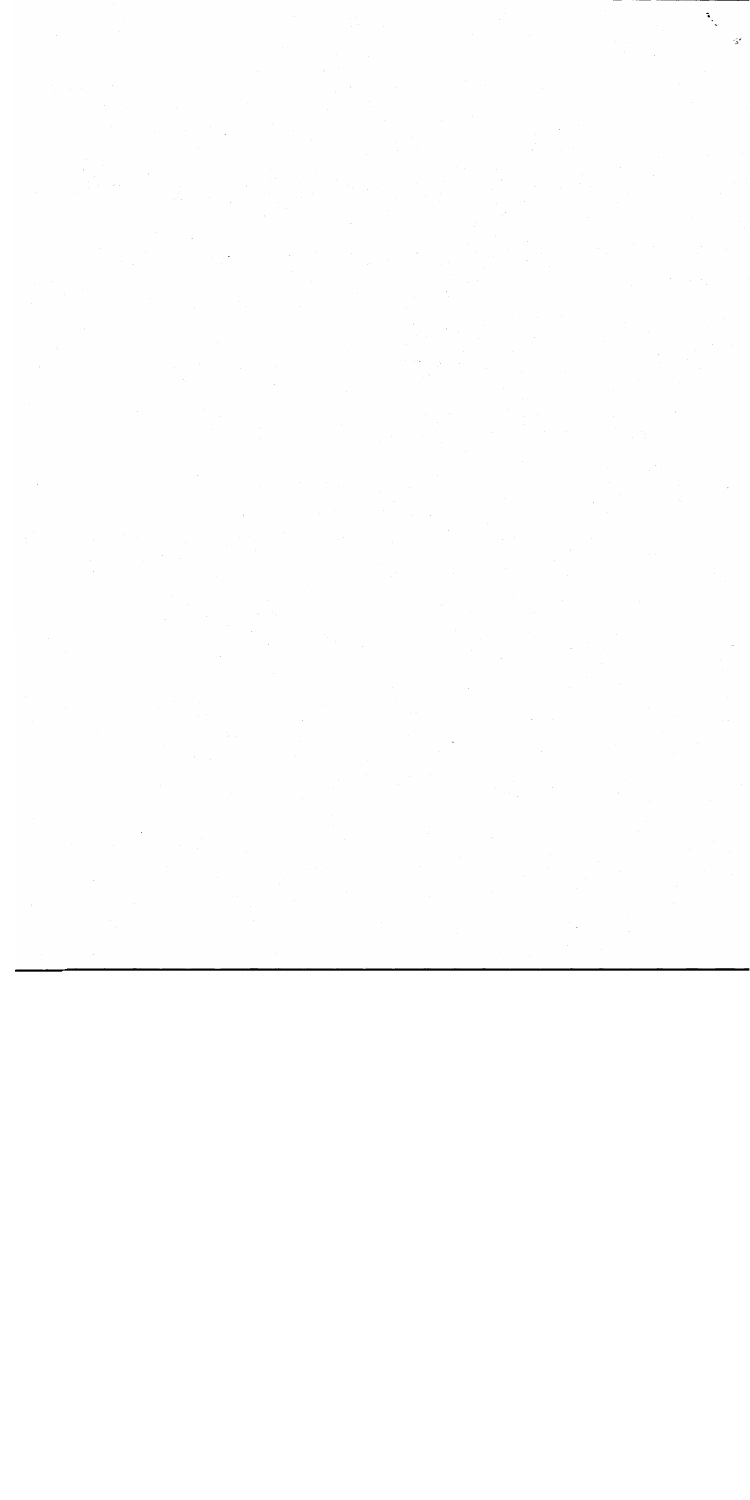## ORDINANCE NO. 5417

AN ORDINANCE OF THE COUNCIL OF THE CITY OF SANTA BARBARA DELETING SECTION 28.45.009 OF THE SANTA BARBARA MUNICIPAL CODE IN ITS ENTIRETY AND ADOPTING A NEW CHAPTER 28.44 OF TITLE 28 OF THE SANTA BARBARA MUNICIPAL CODE AMENDING THE PROVISIONS OF THE COASTAL **OVERLAY ZONE** 

THE CITY COUNCIL OF THE CITY OF SANTA BARBARA DOES ORDAIN AS **FOLLOWS:** 

SECTION 1. Section 28.45.009 of Chapter 28.45 of Title 28 of the Santa Barbara Municipal Code is hereby deleted in its entirety.

SECTION 2. Chapter 28.44 of Title 28 is adopted to read as follows:

#### 28.44.010 Legislative Intent.

The Coastal Overlay Zone is established for the purpose of implementing the Coastal Act of 1976 (Division 20 of the California Public Resources Code) and to insure that all public and private development in the Coastal Zone of the City of Santa Barbara is consistent with the City's Certified Local Coastal Program and the Coastal Act.

#### 28.44.020 Location.

The S-D-3 Zone is applied to the "Coastal Zone" which is defined as generally all of the land 1,000 yards from the mean high tide line as established by the Coastal Act of 1976 and as it may subsequently be amended, which lies within the City of Santa Barbara (including the Santa Barbara Municipal Airport and Goleta).

#### 28.44.030 Compliance.

Any person (including the City, any utility, any federal, state or local government, or special district or any agency thereof) wishing to perform or undertake any development within the Coastal Overlay Zone of the City of Santa Barbara shall comply with the provisions of this Chapter 28.44. If there is a conflict between a provision of the City of Santa Barbara Local Coastal Program (including the Land Use Plan and the Coastal Overlay Zone Ordinance) and a provision of the General Plan or any other City-adopted plan, resolution or ordinance not included in the City of Santa Barbara Local Coastal Program, and it is not possible for the proposed development to comply with both the Local Coastal Program and such other plan, resolution or ordinance, the Local Coastal Program shall take precedence and the development shall not be approved unless it complies with the Local Coastal Program provision.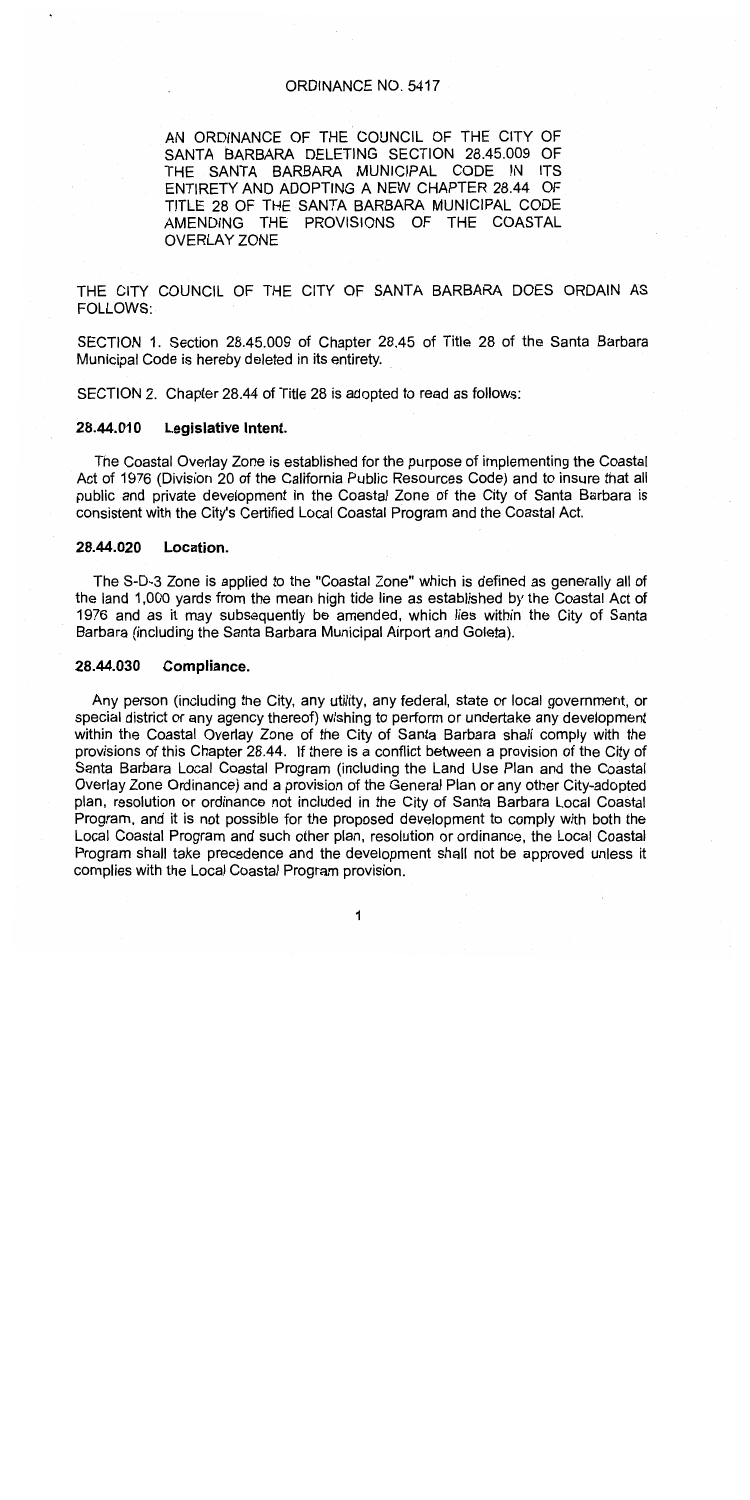#### 28.44.040 Definitions.

For the purposes of this Chapter 28.44, the following words and phrases shall be construed as set forth below in this Section 28.44.040 unless it is apparent from the context that a different meaning is intended:

A. ACCESS.

1. Lateral. An area of land providing public access along the water's edge.

2. Vertical. An area of land providing a connection between the first public road or use area nearest the sea and the publicly owned tidelands or established lateral access way.

B. AGGRIEVED PERSON. Any person who, in person or through a representative, appeared at a public hearing of the City in connection with the decision or action appealed, or who, by other appropriate means prior to the hearing, informed the City of the nature of his concerns or who for good cause was unable to do either.

C. APPEALABLE DEVELOPMENT.

1. Developments approved by the City between the sea and the first public road paralleling the sea or within 300 feet of the inland extent of any beach or of the mean high tide line of the sea where there is no beach, whichever is the greater distance.

2. Developments approved by the City not included within Paragraph 1 above located on tidelands, submerged lands, public trust lands, within 100 feet of any wetland, estuary, stream, or within 300 feet of the top of the seaward face of any coastal bluff.

3. Any development which constitutes a major public works project or a major energy facility.

The Post-LCP Certification Permit and Appeal Jurisdiction Map, City of Santa Barbara has been prepared to show where the California Coastal Commission retains permit and appeal jurisdiction pursuant to Public Resources Code Sections 30519(b),  $30603(a)(1)$  and  $(a)(2)$  and  $30600.5(d)$ . In addition, development may also be appealable pursuant to Public Resources Code Sections 30603(a)(3), (a)(4), and (a)(5). If questions arise concerning the precise location of the boundary of any appealable area, the matter should be referred to the City of Santa Barbara and/or the Executive Director of the California Coastal Commission for clarification and information. The Post-LCP Certification Permit and Appeal Jurisdiction Map may be updated as appropriate and may not include all lands where post-LCP certification permit and appeal jurisdiction is retained by the Commission.

D. APPLICANT. The person, partnership, corporation or state or local government agency applying for a coastal development permit.

E. COASTAL COMMISSION. California Coastal Commission.

F. COASTAL DEVELOPMENT PERMIT. A permit for any development within the coastal zone that is required pursuant to subdivision (a) of Section 30600 of the California Public Resources Code and issued by the City in accordance with the provisions of this Section.

G. COASTAL ZONE. That land and water area of the City of Santa Barbara extending seaward to the State's outer limit of jurisdiction and extending inland to the boundary shown on the official Zoning Maps for the S-D-3 Coastal Overlay Zone, as amended from time to time and adopted by the Coastal Commission.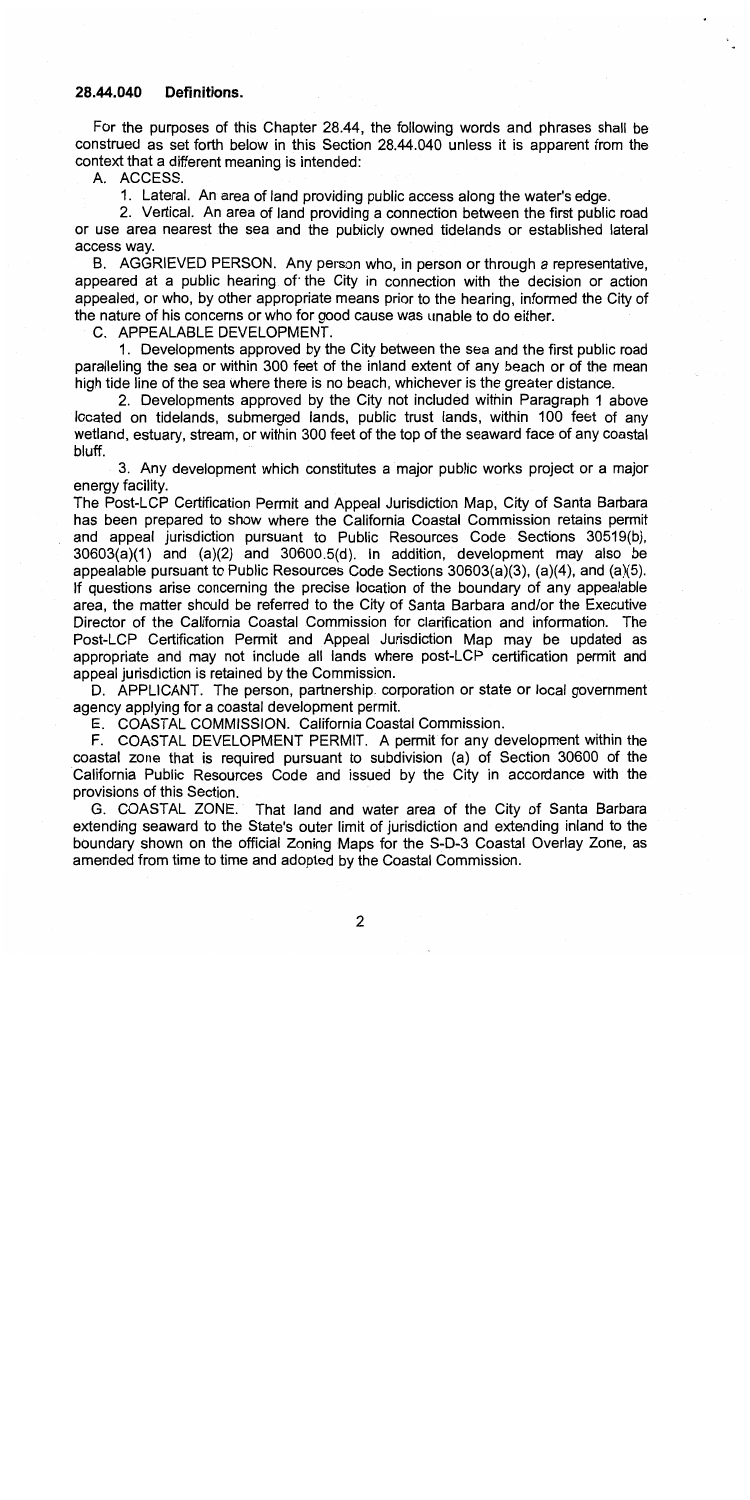H. DEVELOPMENT. On land, in or under water, the placement or erection of any solid material or structure; discharge or disposal of any dredged material or of any gaseous, liquid, solid, or thermal waste; grading, removing, dredging, mining, or extraction of any materials; change in the density or intensity of use of land, including, but not limited to, subdivision pursuant to the Subdivision Map Act (commencing with Section 66410 of the Government Code), and any other division of land, including lot splits, except where the land division is brought about in connection with the purchase of such land by a public agency for public recreational use; change in the intensity of use of water, or of access thereto; construction, reconstruction, demolition or alteration of the size of any structure, including any facility of any private, public or municipal utility; and the removal or harvesting of major vegetation other than for agricultural purposes, kelp harvesting and timber operations which are in accordance with a timber harvesting plan submitted pursuant to the provisions of the Z'berg-Nejedly Forest Practice Act of 1973 (commencing with Section 4511).

ENERGY FACILITY. Any public or private processing, producing, generating, L. storing, transmitting or recovering facility for electricity, natural gas, petroleum, coal or other source of energy.

J. ENVIRONMENTALLY SENSITIVE AREA. Any area in which plant or animal life or their habitats are either rare or especially valuable because of their special nature or role in an ecosystem and which could be easily disturbed or degraded by human activities and developments.

K. FEASIBLE. Capable of being accomplished in a successful manner within a reasonable period of time, taking into account economic, environmental, social and technological factors.

L. FILL. Earth or any other substance or material, including pilings placed for the purposes of erecting structures thereon, placed in a submerged area.

M. LAND USE PLAN. Maps and a text which indicate the kinds, location and intensity of land uses allowed in the Coastal Zone and includes resources protection and development policies related to those uses.

N. LOCAL COASTAL PROGRAM. The City's land use plan, zoning ordinances, zoning maps and other implementing actions certified by the Coastal Commission as meeting the requirements of the California Coastal Act of 1976.

O. MAJOR PUBLIC WORKS PROJECT OR MAJOR ENERGY FACILITY.

1. "Major public works" and "Major energy facilities" mean facilities that cost more than one hundred thousand dollars (\$100,000) with an automatic annual increase every year following the baseline of one hundred thousand dollars set in 1983 in accordance with the Engineering News Record Construction Cost Index, except for those facilities governed by the provisions of Public Resources Code Sections 30610, 30610.5, 30611 or 30624.

2. Notwithstanding the criteria in Paragraph 1 above, "major public works" also means publicly financed recreational facilities that serve, affect, or otherwise impact regional or statewide use of the coast by increasing or decreasing public recreational opportunities or facilities.

P. NATURAL DISASTER. Any situation in which the force or forces which destroyed the structure to be replaced were beyond the control of the owner.

Q. OCEAN-DEPENDENT DEVELOPMENT OR USE. Any development or use which requires a site on, or adjacent to, the sea to be able to function at all.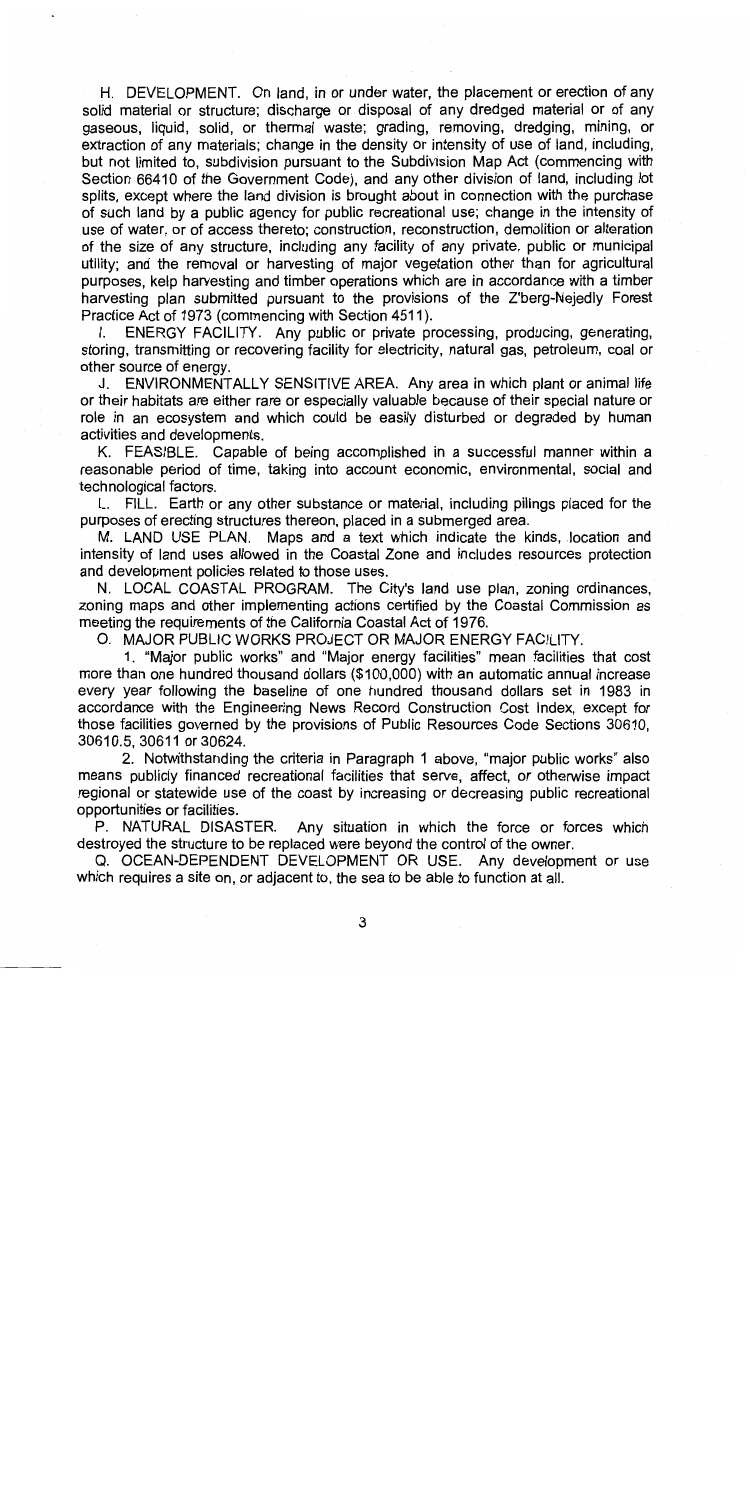R. OCEAN-RELATED DEVELOPMENT OR USE. Any development or use which is dependent on an ocean-dependent development or use.

S. OTHER PERMITS AND APPROVALS. Permits and approvals, other than a coastal development permit, required to be issued by the approving authority before a development may proceed.

T. PERSON. Any individual, organization, partnership, limited liability company, or other business association or corporation, including any utility, and any federal, state, local government or special district or an agency thereof.

U. PUBLIC WORKS PROJECT. Any of the following development shall constitute a public works project:

1. All production, storage, transmission and recovery facilities for water, sewage, telephone and other similar utilities owned or operated by any public agency or by any utility subject to the jurisdiction of the Public Utilities Commission, except for energy facilities.

2. All public transportation facilities, including streets, roads, highways, public parking lots and structures, ports, harbors, airports, railroads, and mass transit facilities and stations, bridges, trolley wires, and other related facilities.

3. All publicly financed recreational facilities, all projects of the State Coastal Conservancy and any development by a special district.

4. All community college facilities.

V. SEA. The Pacific Ocean and all harbors, bays, channels, estuaries, salt marshes, sloughs and other areas subject to tidal action through any connection with the Pacific Ocean, excluding nonestuarine rivers, streams, tributaries, creeks and flood control and drainage channels.

W. STRUCTURE. Anything constructed or erected, the use of which requires location on the ground or attachment to something having location on the ground. As used in this section, "structure" includes, but is not limited to, any building, road, pipe, flume, conduit, siphon, aqueduct, telephone line, and electrical power transmission and distribution line.

X. VISITOR-SERVING DEVELOPMENT OR USE. Stores, shops, businesses, temporary lodging and recreational facilities (both public and private) which provide accommodations, food and services for the traveling public: including, but not limited to, hotels, motels, campgrounds, parks, nature preserves, restaurants, specialty shops, art galleries and commercial recreational development such as shopping, eating and amusement areas.

Y. WETLAND. Lands within the Coastal Zone which may be covered periodically or permanently with shallow water and include saltwater marshes, freshwater marshes, open or closed brackish water marshes, swamps, mudflats and fens.

Z. WORKING DAY. Any day on which all City offices are open for business.

#### 28.44.050 **Application for Development.**

A. APPLICATION. Except for development involving emergency work subject to the provisions of Section 28.44.100, an application for a coastal development permit shall be submitted prior to the commencement of any development within the Coastal Zone. The application for the coastal development permit shall be filed prior to or concurrent with other necessary City permits or approvals for said development. Such application shall be submitted to the Community Development Department and shall be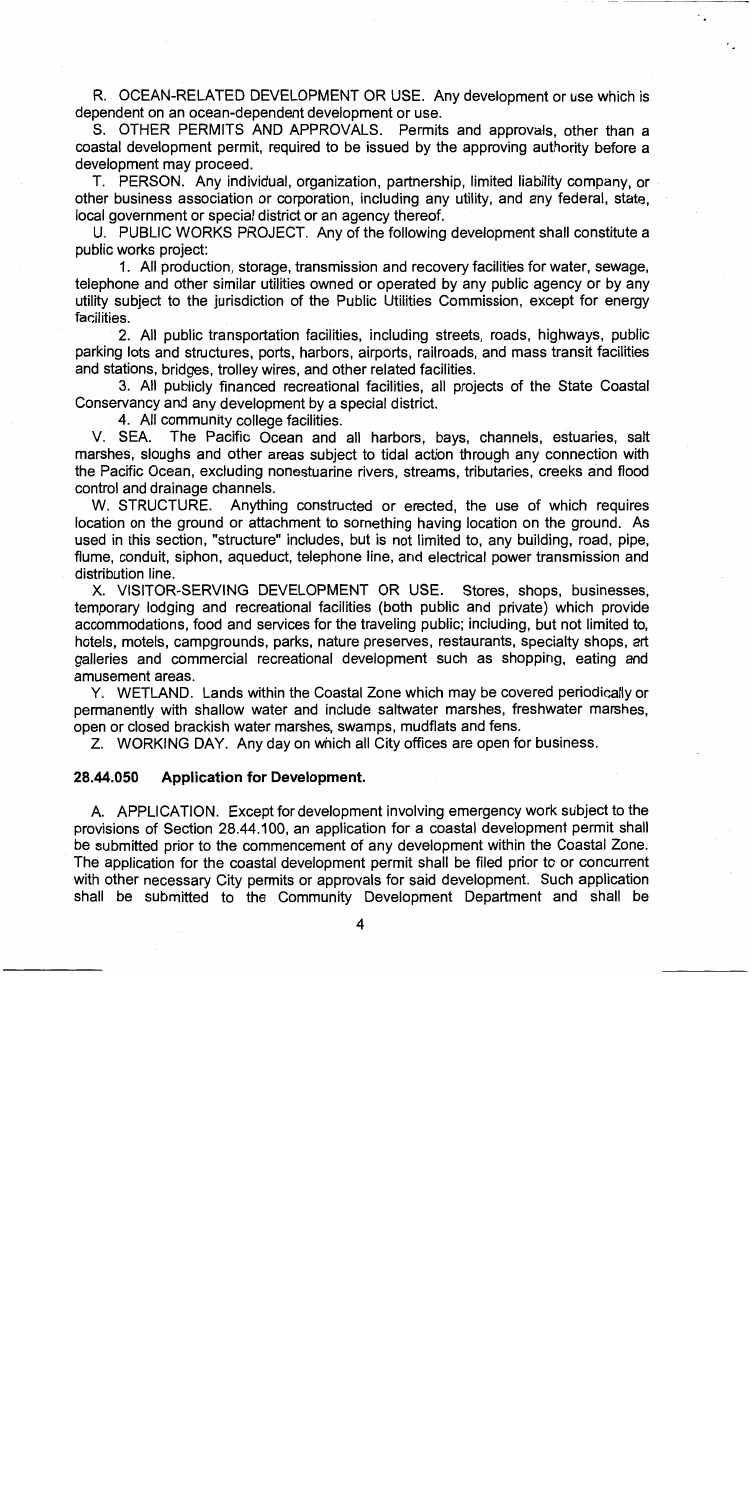accompanied by such filing fee as established by the City Council. The Community Development Department shall provide a written handout explaining the requirements for a completed coastal development application. The Community Development Department shall take the following actions.

1. Determine if the proposed project requires a coastal development permit and, if so, determine the category of permit for the project in accordance with this Chapter.

2. File the application and provide notice of action on the application in accordance with this Chapter.

3. For those projects requiring a public hearing, prepare and transmit a staff report and recommendation regarding the application to the Planning Commission or Staff Hearing Officer.

B. DETERMINATION OF APPLICABLE NOTICE AND HEARING PROCEDURES. The determination of whether a development is categorically excluded, non-appealable or appealable for purposes of notice, hearing and appeals procedures shall be made by the Community Development Department at the time the application for the coastal development permit is submitted. This determination shall be made with reference to the certified Local Coastal Program, including any maps, categorical exclusions, land use designations and zoning laws which are adopted as part of the Local Coastal Where an applicant, interested person, or a Community Development Program. Department has a question as to the appropriate designation for the development, the following procedures shall establish whether a development is categorically excluded, non-appealable or appealable:

1. The Community Development Department shall make its determination as to what type of development is being proposed (i.e. categorically excluded, nonappealable or appealable) and shall inform the applicant of the notice and hearing requirements for that particular development.

2. If the determination of the Community Development Department is challenged by the applicant or an interested person, or if the City wishes to have a Commission determination as to the appropriate designation, the City shall notify the Coastal Commission by telephone of the dispute/question and shall request an opinion from the Executive Director of the Coastal Commission.

3. The Executive Director shall, within two (2) working days of the City's request (or upon completion of a site inspection where such inspection is warranted), transmit the determination as to whether the development is categorically excluded, nonappealable or appealable.

4. Where, after the Executive Director's investigation, the Executive Director's determination is not in accordance with the City determination, the Coastal Commission shall hold a hearing for purposes of determining the appropriate designation for the area. The Coastal Commission shall schedule the hearing on the determination for the next meeting (in the appropriate geographic region of the state) following the City's request.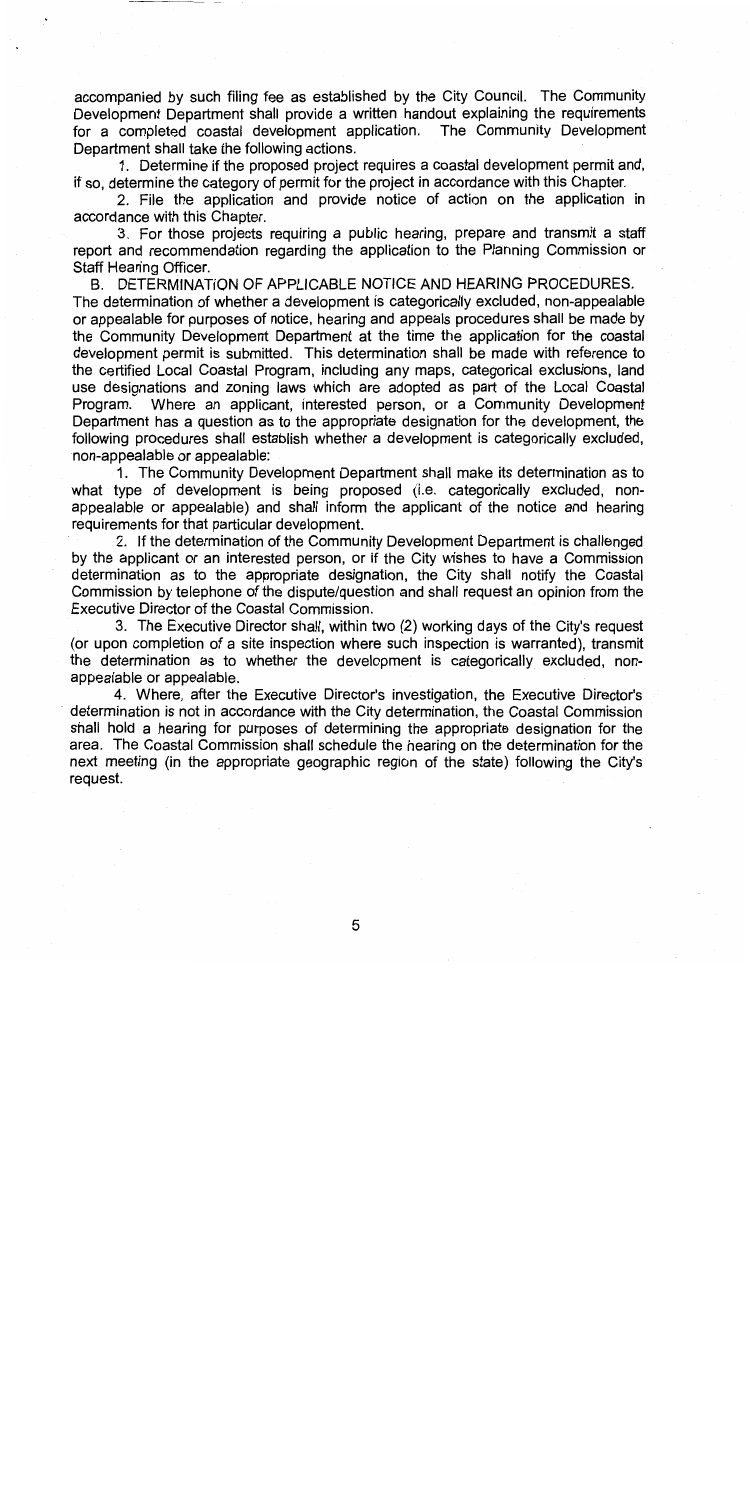#### 28.44.060 **Permit Required.**

In addition to any other permits or approvals required by the City, a coastal development permit shall be required prior to commencement of any development in the coastal zone of the City, unless the development involves emergency work subject to the provisions of Section 28.44.100 or the development is subject to one of the exclusions or exemptions specified in Section 28.44.070.

#### 28.44.070 **Exclusions and Exemptions.**

The following categories of development, through Subsection C, are categorically excluded from the coastal development permit requirements of this Chapter 28.44 pursuant to Categorical Exclusion Order E-86-03 as amended by Categorical Exclusion Order E-06-1 and certified by the California Coastal Commission:

A. TIME-SHARE CONVERSION EXCLUSION. Any activity anywhere in the coastal zone that involves the conversion of any existing multiple-unit residential structure to a time-share project, estate, or use, as defined in Section 11212 of the Business and Professions Code. If any improvement to an existing structure is otherwise exempt from the permit requirements of this division, no coastal development permit shall be required for that improvement on the basis that it is to be made in connection with any conversion exempt pursuant to this subdivision. The division of a multiple-unit residential structure into condominiums, as defined in Section 783 of the Civil Code, shall not be considered a time-share project, estate, or use for purposes of this subdivision.

B. VESTED RIGHTS EXCLUSION. Any development which, on the effective date of this subsection, has a valid approval from the Coastal Commission shall be considered to have a vested right until such time as said approval expires or lapses; provided, however, that no substantial change may be made in any such development without prior Coastal Commission and City approval having been obtained by the developer.

C. SINGLE FAMILY RESIDENCE EXCLUSIONS.

1. Construction of one (1) single family residence on an existing vacant parcel in the area designated as Non-appealable on the Post-LCP Certification Permit and Appeal Jurisdiction Map. City of Santa Barbara.

2. Demolition and reconstruction of an existing single-family residence in the area designated as Non-appealable on the Post-LCP Certification Permit and Appeal Jurisdiction Map, City of Santa Barbara. Notwithstanding the exclusion specified in this paragraph, if an application for demolition and reconstruction of an existing single-family residence is submitted for a lot that either: (1) contains a City Landmark or Structure of Merit, (2) contains or is within 100 feet of archeological or paleontological resources, or (3) contains or is within 100 feet of a environmentally sensitive habitat area, stream, wetland, marsh, or estuary, regardless of whether such resources are mapped or unmapped, then the application shall require a coastal development permit.

The following categories of development, through the end of this Section 28.44.070, are exempt from the coastal development permit requirements of this Chapter 22.44 pursuant to Section 30610 of the Public Resource Code and Sections 13250-13253 of Title 14 of the California Administrative Code.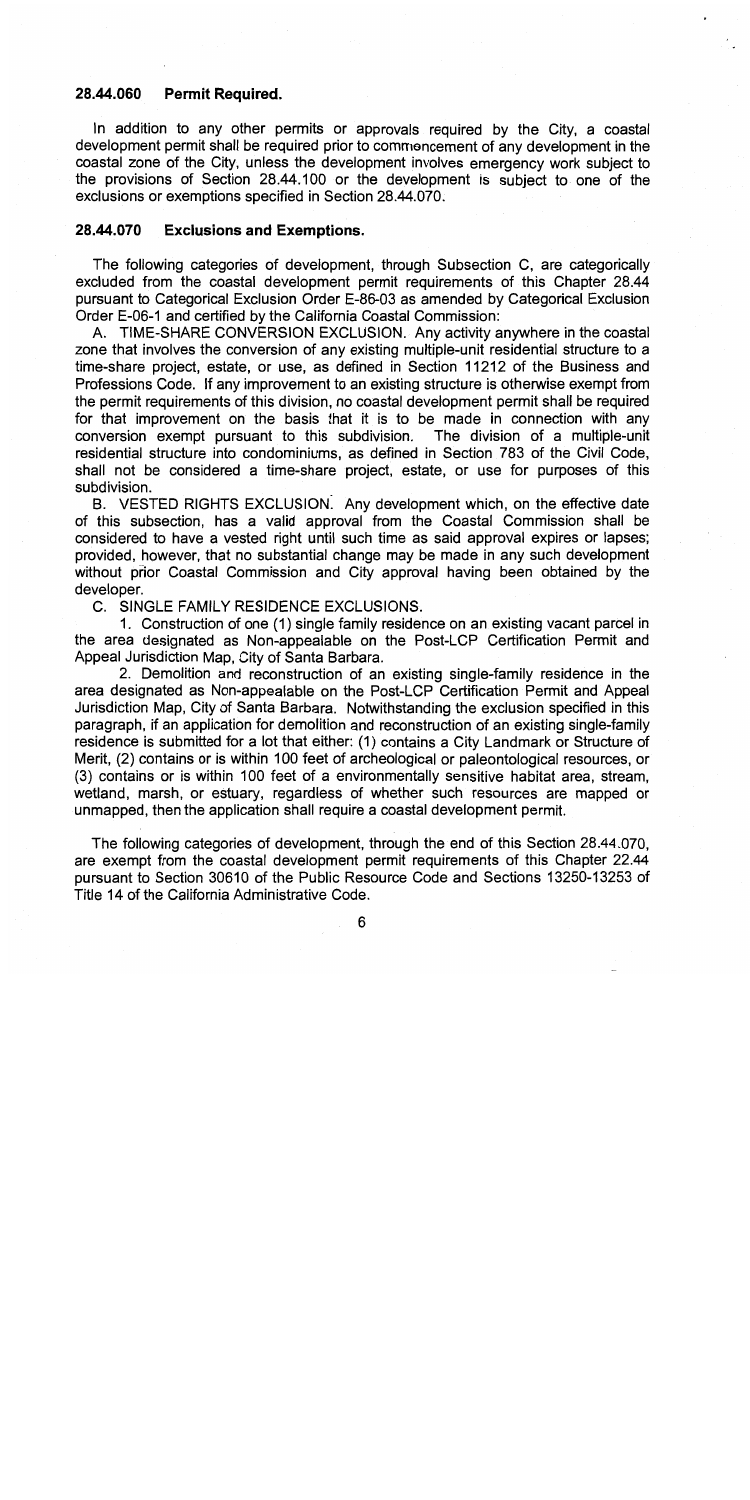D. SINGLE FAMILY RESIDENCE EXEMPTION. Improvements to existing singlefamily residences; provided, however, that those improvements which involve a risk of adverse environmental effect shall require a coastal development permit, as provided in Section 13250 of Title 14 of the California Administrative Code, as amended from time to time.

E. OTHER CONSTRUCTION EXEMPTION. Improvements to any structure other than a single-family residence or a public works facility; provided, however, that those improvements which involve a risk of adverse environmental effect; or adversely affect public access; or result in a change in use contrary to any policy of the Coastal Act; shall require a coastal development permit, as provided in Section 13253 of Title 14 of the California Administrative Code, as amended from time to time.

F. MAINTENANCE OF NAVIGATION CHANNEL EXEMPTION. Maintenance dredging of existing navigation channels or moving dredged material from such channels to a disposal area outside the Coastal Zone, pursuant to a permit from the United States Army Corps of Engineers.

G. REPAIR OR MAINTENANCE EXEMPTION. Repair or maintenance activities that do not result in an addition to, or enlargement or expansion of the object of such repair or maintenance activity; provided, however, that extraordinary methods of repair and maintenance that involve a risk of substantial adverse environmental impact shall require a coastal development permit, as provided in Section 13252 of Title 14 of the California Administrative Code, as amended from time to time.

H. UTILITY CONNECTIONS EXEMPTION. The installation, testing and placement in service or the replacement of any necessary utility connection between an existing service facility and any development approved pursuant to the California Coastal Act of 1976 and this Chapter; provided that the Community Development Director may, where necessary, require reasonable conditions to mitigate any adverse impacts on coastal resources, including scenic resources.

REPLACEMENT OF EXISTING STRUCTURES DESTROYED BY NATURAL  $\mathbf{L}$ DISASTER EXEMPTION. The replacement of any structure, other than a public works facility, destroyed by a disaster. The replacement structure shall conform to applicable existing zoning requirements, shall be for the same use as the destroyed structure, shall not exceed either the floor area, height, or bulk of the destroyed structure by more than 10 percent, and shall be sited in the same location on the affected property as the destroved structure. As used in this Subsection I, the term:

1. "Disaster" means any situation in which the force or forces which destroyed the structure to be replaced were beyond the control of its owner.

2. "Bulk" means total interior cubic volume as measured from the exterior surface of the structure.

3. "Structure" includes landscaping and any erosion control structure or device which is similar to that which existed prior to the occurrence of the disaster.

 $\mathbf{J}$ TEMPORARY EVENT EXEMPTION.

1. Definitions. For the purposes of this Subsection J, the following words and phrases shall be construed as set forth below:

a. Exclusive Use. A use that precludes public uses in the area of the temporary event for recreation, beach access or access to coastal waters other than for or through the temporary event itself.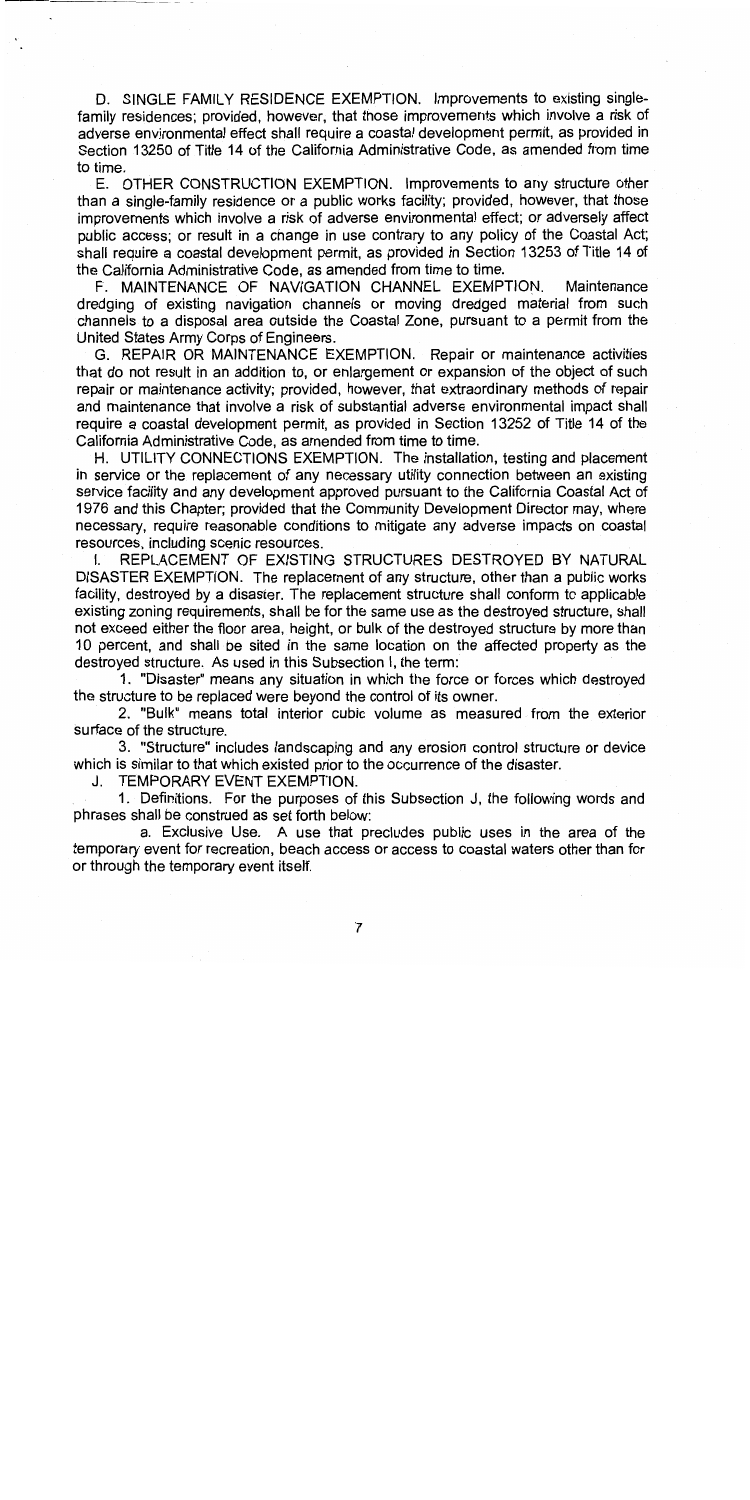b. Limited Duration. A period of time that does not exceed a two week period on a continual basis, or does not exceed a consecutive four month period on an intermittent basis.

c. Non-permanent Structure(s). Include, but are not limited to, bleachers, perimeter fencing, vendor tents/canopies, judging stands, trailers, portable toilets, sound/video equipment, stages, booths, platforms, movie/film sets, which do not involve grading or landform alteration for installation.

d. Temporary Event. An activity or use that constitutes development as defined in Section 30106 of the California Coastal Act; and is an activity or function of limited duration; and involves the placement of non-permanent structures; and/or involves exclusive use of a sandy beach, parkland, filled tidelands, water, streets or parking area which is otherwise open and available for general public use.

e. Coastal Resources. Include, but are not limited to, public access opportunities, visitor and recreational facilities, water-oriented activities, marine resources, biological resources, environmentally sensitive habitat areas, agricultural lands, and archaeological or paleontological resources.

f. Sandy Beach Area. Includes publicly owned and privately owned sandy areas fronting on coastal waters, regardless of the existence of potential prescriptive rights or a public trust interest.

2. General Rule. Except as provided in Paragraph 4 below, every temporary event is excluded from the coastal development permit requirements under this Chapter 28.44, unless the temporary event meets all of the following criteria:

a. The event is to be held between Memorial Day weekend and Labor Day, inclusive; and,

b. The event occupies all or a portion of a sandy beach area; and,

c. The event involves a charge for general public admission or seating where no fee is currently charged for use of the same area (not including booth or entry fees).

3. Other Exclusions. The Community Development Director may also exclude a temporary event that satisfies all of the criteria specified in Paragraph 2 above, if:

The fee is for preferred seating only and 75% of the provided  $(1)$ seating capacity is available free of charge for general public use; or,

The event is held on a sandy beach area in a remote location with  $(2)$ minimal demand for public use, and there is no potential for adverse effect on sensitive coastal resources; or,

> The event is less than one day in duration; or,  $(3)$

 $(4)$ The event has previously received a coastal development permit and will be held in the same location, at a similar season, and for a similar duration, with operating and environmental conditions substantially the same as those associated with the previously-approved event.

4. Special Circumstances. The Community Development Director, or the Planning Commission or City Council through direction to the Community Development Director, may determine that a temporary event shall require a coastal development permit, even if the criteria specified in Paragraph 2 above are not met, if the Community Development Director determines that unique or changing circumstances exist relative to the particular temporary event that have the potential for significant adverse impacts on coastal resources. Such circumstances may include, but shall not be limited to, the following: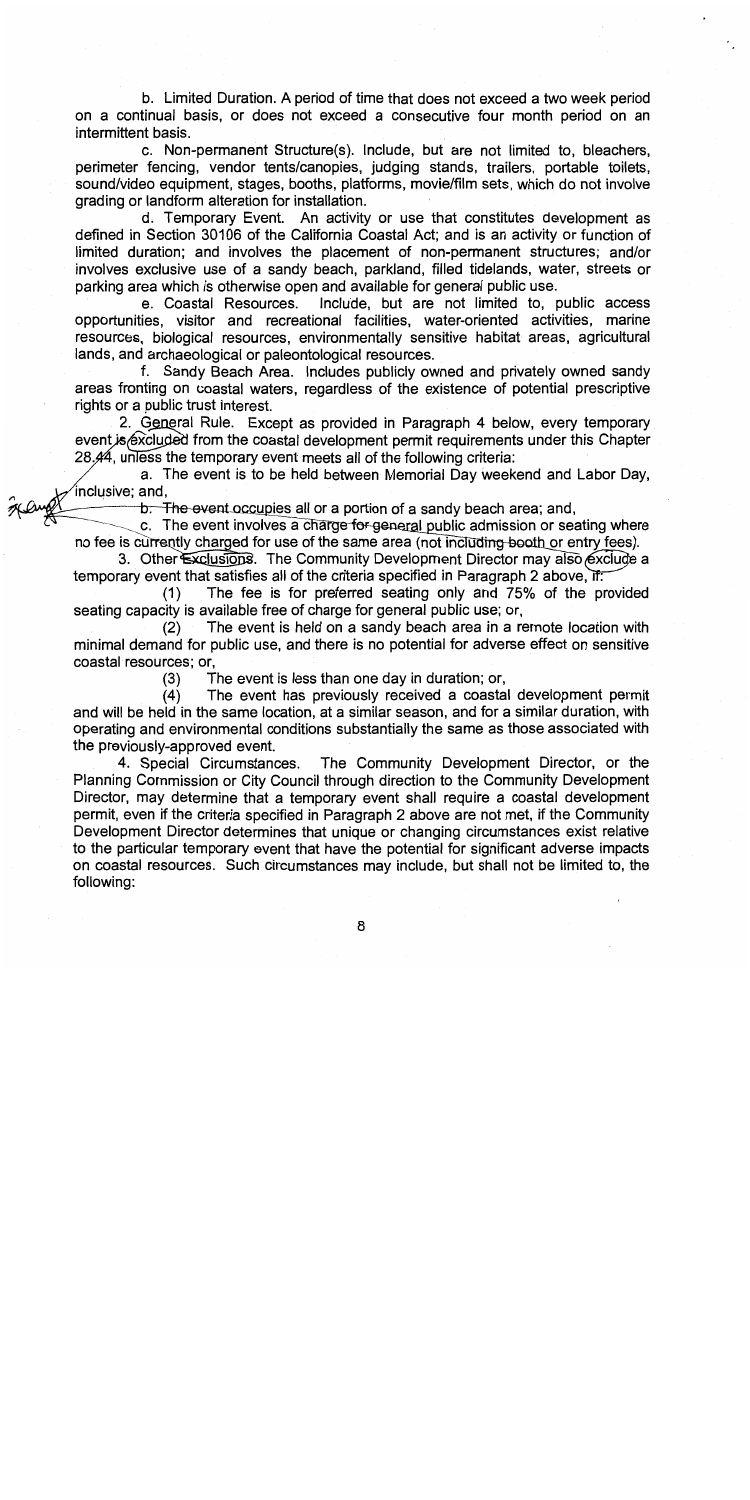a. The event, either individually or together with other temporary events scheduled before or after the particular event, precludes the general public from use of a public recreational area for a significant period of time:

b. The event and its associated activities or access requirements will either directly or indirectly impact environmentally sensitive habitat areas, rare or endangered species, significant scenic resources, or other coastal resources as defined in Paragraph 1 above;

c. The event is scheduled between Memorial Day weekend and Labor Day and would restrict public use of roadways or parking areas or otherwise significantly impact public use or access to coastal waters; or

d. The event has historically required a coastal development permit to address and monitor associated impacts to coastal resources.

#### 28.44.080. **Record of Categorical Exclusion Determinations.**

The Community Development Department shall maintain a record of all determinations made which shall be made available to the Coastal Commission or any interested person upon request. This record must include the applicant's name, the location of the project, a brief description of the project, the site plan, the date upon which the determination was made, and all terms and conditions imposed by the City in granting its approval. Notice of each exclusion determination shall be made to the Coastal Commission within five (5) working days of the determination by the Community Development Department. The City is not required to give the Coastal Commission notice of exemption determinations.

#### 28.44.090 [Reserved.]

#### 28.44.100 **Permit for Emergency Work.**

The Community Development Director may issue an emergency permit without compliance with the procedures for the issuance of a coastal development permit specified in this Chapter 28.44 in cases of an emergency, as the term emergency is defined in Section 13009 of Title 14 of the California Administrative Code. Where persons or public agencies seek a permit for emergency work pursuant to Section 30624 of the California Public Resources Code or this Section 28.44.100, the following procedures shall apply:

A. APPLICATION. Applications for permits for emergency work shall be made to the Community Development Director by letter or facsimile during business hours if time allows, or by telephone or in person if time does not allow. The information to be reported during the emergency, if it is possible to do so, or to be reported fully in any case after the emergency, shall include the following:

1. The nature of the emergency;

2. The cause of the emergency, insofar as this can be established;

3. The location of the emergency;

4. The remedial, protective, or preventive work required to deal with the emergency;

9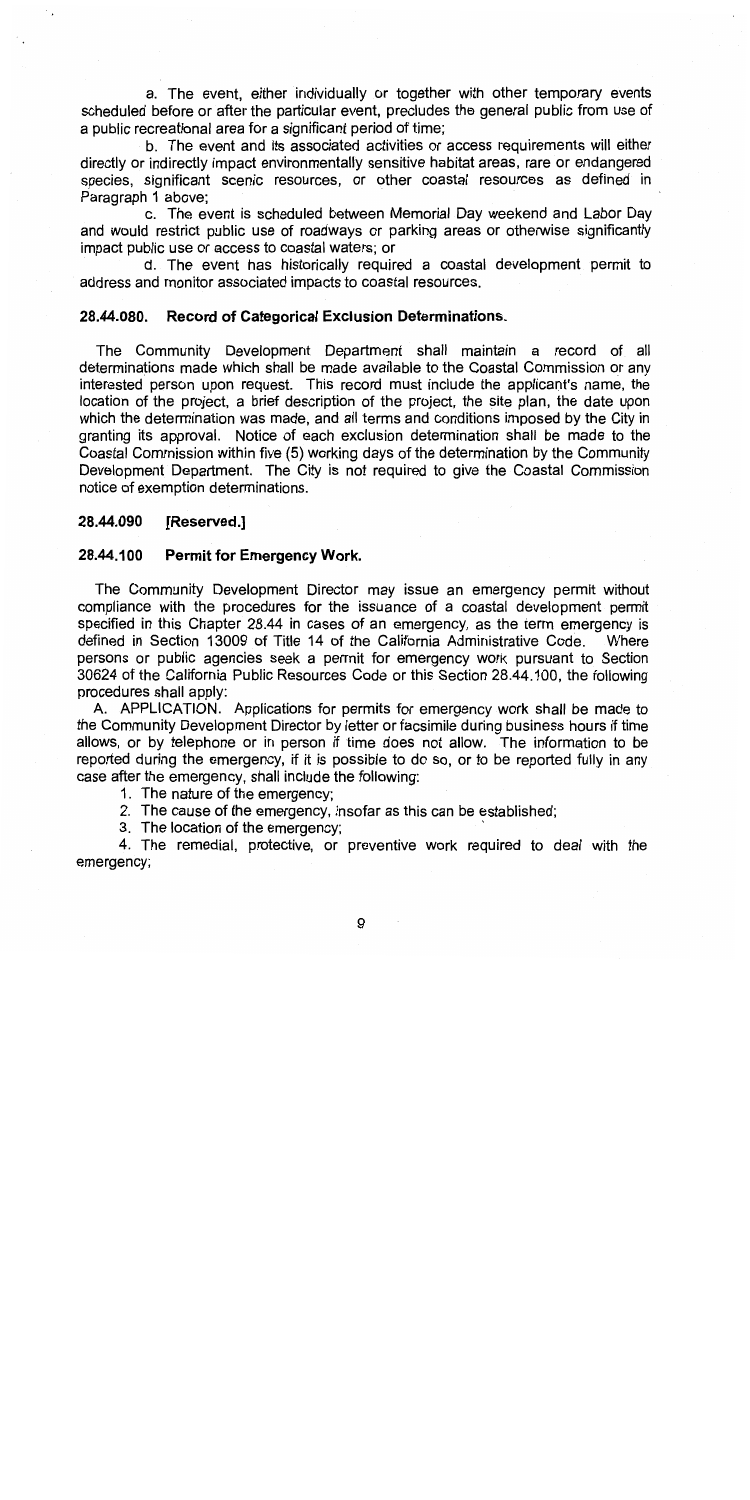5. The circumstances during the emergency that appeared to justify the course(s) of action taken, including the probable consequences of failing to take action;

6. The identity of other public agencies alerted to the emergency:

7. Access routes to the emergency; and,

8. Any other information deemed necessary by the Community Development Director.

B. VERIFICATION OF EMERGENCY. The Community Development Director shall verify the facts, including the existence and nature of the emergency, insofar as time allows.

C. COORDINATION AND PUBLIC NOTICE. Prior to issuance of an emergency permit, when feasible, the Community Development Director shall notify, and coordinate with, the South Central Coast District Office of the California Coastal Commission as to the nature of the emergency and the scope of the work to be performed. This notification shall be in person or by telephone. The Community Development Director shall provide public notice of the proposed emergency action required by Section 13329.3 of Title 14 of the California Administrative Code, with the extent and type of notice determined on the basis of the nature of the emergency itself.

D. ISSUANCE. The Community Development Director may grant a permit for emergency work upon reasonable terms and conditions, including an expiration date and the requirement for a regular permit application later, if the Community Development Director finds that:

1. An emergency exists and requires action more quickly than permitted by the procedures for ordinary permits and the development can and will be competed within 30 days unless otherwise specified by the terms of the permit;

2. Public comment on the proposed emergency action has been reviewed if time allows:

3. The work proposed would be consistent with the requirements of the City's Local Coastal Program and the California Coastal Act of 1976;

4. The work proposed is the minimum action necessary to address the emergency and, to the maximum extent feasible, is the least environmentally damaging temporary alternative for addressing the emergency. This finding shall be made with the maximum information and analysis possible given the expedited review demanded by the emergency situation;

5. The Community Development Director shall not issue an emergency permit for any work that falls within the provisions of Public Resources Code Section 30519(b) since a coastal development permit application for this type of work must be reviewed by the California Coastal Commission pursuant to the provisions of Public Resources Code Sections 30519(b) and 30600(d).

E. FORMAT OF PERMIT. The emergency permit shall be a written document that includes the following information:

1. The date of issuance:

2. An expiration date;

3. The scope of work to be performed;

4. Terms and conditions of the permit. The emergency permit may contain conditions for removal of existing development or structures if they are not authorized in a coastal development permit, or the emergency permit may require that a subsequent coastal development permit must be obtained to authorize the removal of such existing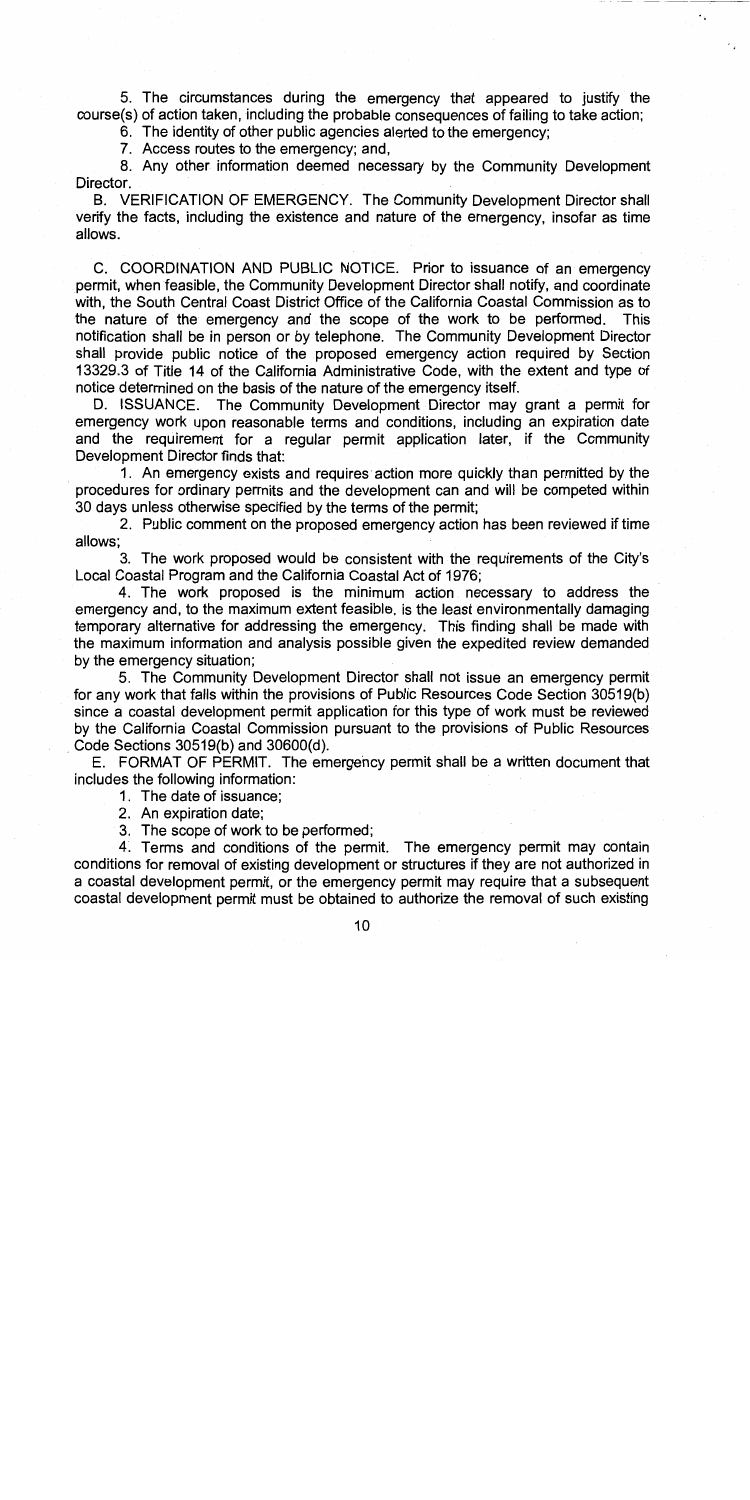un-permitted development or structures;

5. A provision stating that within ninety (90) days of issuance of the emergency permit, a coastal development permit application shall be submitted and properly filed consistent with the requirements of this Chapter seeking authorization to retain structures erected pursuant to the emergency permit, to remove such structures, or some other alternative:

6. A provision stating that any development or structures constructed pursuant to an emergency permit shall be considered temporary until authorized by a subsequent coastal development permit and that issuance of an emergency permit shall not constitute an entitlement to the erection of permanent development or structures; and

7. A provision that states that the development authorized in the emergency permit must be removed unless a complete application for a coastal development permit is filed within ninety (90) days of approval of the emergency permit. If all or any portion of the application for the coastal development permit seeking authorization for permanent retention of the development authorized pursuant to the emergency permit is denied, the portion of the development that is denied must be removed.

F. NOTICE TO THE PLANNING COMMISSION.

1. The Community Development Director shall report in writing to the Planning Commission at each meeting of the Commission the emergency permits applied for or issued since the last report. The report shall contain a description of the nature of the emergency and the work involved. Copies of this report shall be available at the meeting and shall have been mailed at the time the application summaries and staff recommendations are normally distributed to all persons who have requested such notification in writing. Copies of this report shall also be sent to the South Central Coast District Office of the California Coastal Commission.

2. All emergency permits issued after completion of the agenda for the Planning Commission meeting shall be briefly described by the Community Development Director at the meeting and the written report required by Paragraph 1 above shall be distributed prior to the next meeting of the Planning Commission.

3. The report of the Community Development Director shall be informational The decision to issue an emergency permit is solely at the discretion of the only. Community Development Director.

#### 28.44.110 **AUTHORITY TO REVIEW.**

Where a coastal development permit is required pursuant to Section 28.44.060, the authority to review an application for a coastal development permit is designated as follows:

A. APPEALABLE DEVELOPMENT.

1. Planning Commission. The Planning Commission shall review all applications for coastal development permits for proposed development in the appealable area unless authority is granted to the Staff Hearing Officer pursuant to Paragraph 2 below.

2. Staff Hearing Officer. The Staff Hearing Officer shall review applications for coastal development permits for development proposed in the appealable area when: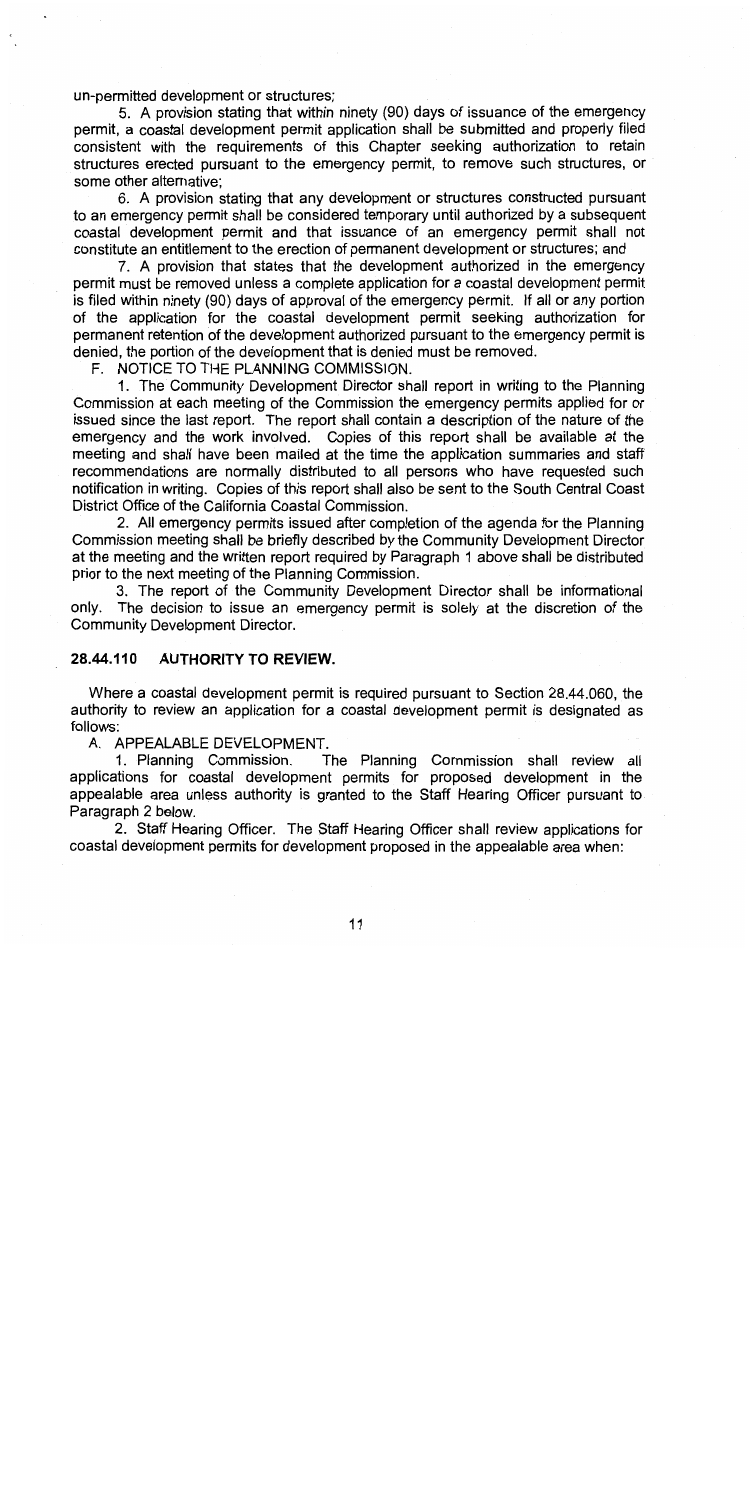a. The proposed development requires another discretionary action by the Staff Hearing Officer under any other provision of this Code; or

b. The proposed development involves single family residential development unless the proposed development:

is located less than 50 feet from the edge of any coastal bluff or the  $(1)$ inland extent of any beach; or

is located seaward of the seacliff retreat line as defined in the City  $(2)$ of Santa Barbara Coastal Plan; or

 $(3)$ involves an improvement that increases the internal floor area of any structure by more than 500 square feet; or

> involves a second story improvement; or  $(4)$

requires a discretionary action by the Planning Commission under  $(5)$ another provision of this Code.

B. NON-APPEALABLE DEVELOPMENT.

1. Planning Commission. The Planning Commission shall review applications for coastal development permits for development proposed in the non-appealable area when the proposed development requires another discretionary action by the Planning Commission under any other provision of this Code.

2. Staff Hearing Officer. The Staff Hearing Officer shall review applications for coastal development permits for development proposed in the non-appealable area when the proposed development does not require another discretionary action by the Planning Commission under another provision of this Code.

C. SECONDARY DWELLING UNITS. When a proposed development only involves the addition of a secondary dwelling unit to an existing single family residence, the application shall be reviewed by the Staff Hearing Officer without a public hearing in accordance with subdivision (j) of Government Code Section 65852.2. The Staff Hearing Officer shall not issue a decision on the application until at least ten (10) calendar days after notice having been given pursuant to Section 28.44.130. The Staff Hearing Officer may receive written comments regarding the application and consider such written comments during the review of the application, but the Staff Hearing Officer shall not conduct a public hearing on the application. The decision of the Staff Hearing Officer concerning an application for a coastal development permit pursuant to this subsection C shall constitute the final action of the City. In the appealable area, decisions of the Staff Hearing Officer made pursuant to this subsection C may be appealed to the Coastal Commission in accordance with Section 28.44.200. Actions on applications to construct secondary dwelling units shall be consistent with the provisions of the applicable zone and the policies and development standards of the City of Santa Barbara's certified Local Coastal Program and Chapter 3 of the California Coastal Act. Review of a coastal development permit application for a secondary dwelling unit as an addition to an existing single family residence shall comply with all procedures and development standards of this Chapter, aside from the requirements to conduct a public hearing and City appeals as described in Sections 28,44,120, 28,44,140, and 28.44.160.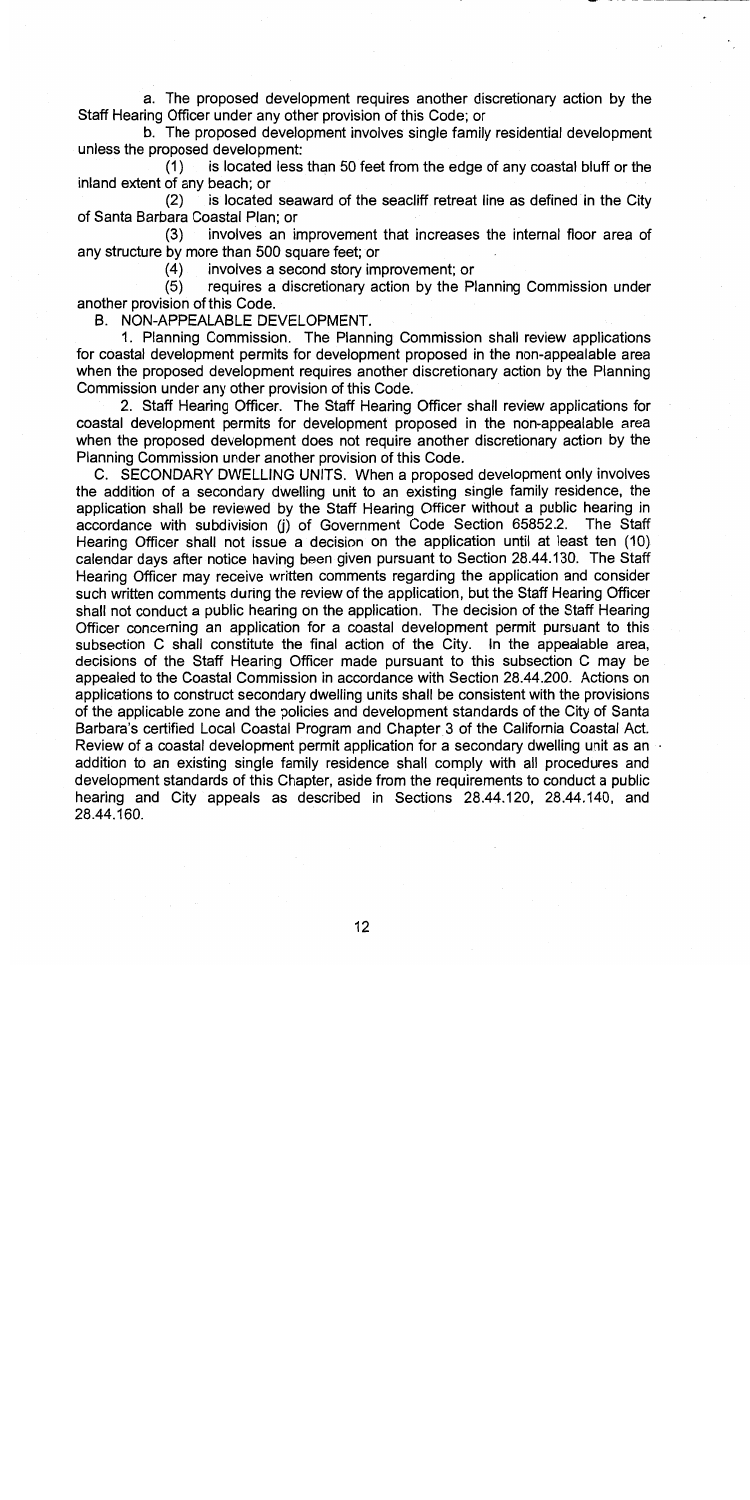#### 28.44.120 **Public Hearing.**

At least one public hearing shall be held on each application requiring a coastal development permit, with the exception of applications that only include the addition of a secondary dwelling unit to an existing single family residence pursuant to Section 28.44.110.C. The Planning Commission or the Staff Hearing Officer, as designated in Section 28.44.110, shall hold the public hearing regarding the coastal development permit concurrently with any other required public hearing or hearings before the reviewing body for any other applications regarding the proposed development.

#### 28.44.130 Notice.

A. TIMING AND METHOD. At least ten (10) days prior to the public hearing on the application for a coastal development permit, the Community Development Department shall provide written notice of the public hearing in the following manner:

1. Notice shall be published in a newspaper of general circulation in the City:

2. Notice shall be sent by first class mail to any person who has filed a written request therefore;

3. Notice shall be sent by first class mail to property owners within 300 feet of the exterior boundary of the project parcel;

4. Notice shall be sent by first class mail to occupants of residences, including apartments, on or within 100 feet of the affected parcel;

5. Notice shall be sent by first class mail to the Coastal Commission; and

6. In addition to the required methods of notice above, the Community Development Department may provide for supplemental noticing methods including, but not limited to, posted notice on the project site. However, the failure to receive notice pursuant to any supplemental noticing method shall not constitute a basis for invalidating any action taken on the coastal development permit application.

B. CONTENT. The written notice of the public hearing shall contain all of the following information:

1. A statement that the development is within the coastal zone;

2. The date of filing of the application and the name of the applicant:

3. The permit number assigned to the application;

4. A description of the development and its proposed location;

5. The date, time and place at which the application will be heard by the Planning Commission or the Staff Hearing Officer;

6. A brief description of the general procedure of the Planning Commission or the Staff Hearing Officer concerning the conduct of hearings, submission of public comment either in writing or orally, and local action; and

7. The system for City and Coastal Commission appeals.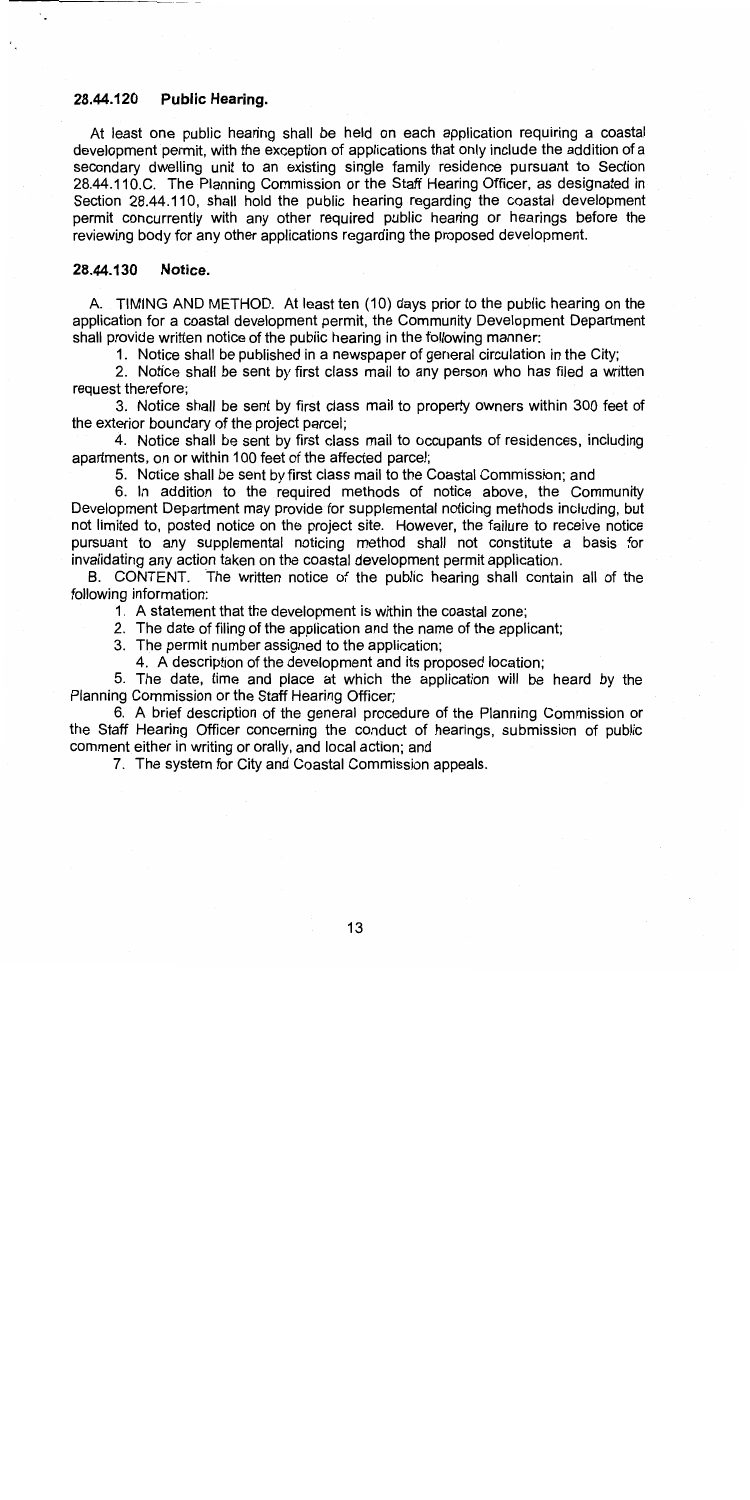#### 28.44.140 Notice when Hearing is Continued.

If a public hearing regarding an application for a coastal development permit is continued by the Planning Commission or the Staff Hearing Officer to a date which is neither (1) previously stated in the notice provided pursuant to Section 28.44.130, nor (2) announced at the public hearing as being continued to a date certain, the Community Development Department shall provide notice of the continued hearing in the same manner, and within the same time limits as established in Section 28.44.130.

#### 28.44.150 Findings.

In order to approve a coastal development permit, all of the following findings shall be made:

A. The project is consistent with the policies of the California Coastal Act; and

B. The project is consistent with all applicable policies of the City's Local Coastal Plan, all applicable implementing guidelines, and all applicable provisions of the Code.

#### 28.44.160 **Suspensions and Appeals.**

## A. FROM THE STAFF HEARING OFFICER.

1. Suspensions. The Chairperson, Vice Chairperson or other designated member of the Planning Commission may take action to suspend any decision of the Staff Hearing Officer and to schedule a public hearing before the Planning Commission to review said decision. The notice of suspension must be filed with the Community Development Department within ten (10) calendar days of the date of the Staff Hearing Officer's decision. The Community Development Department shall prepare a report to the Planning Commission with Staff recommendations, including all maps and data and a statement of findings setting forth the reasons for the Staff Hearing Officer's decision. The Planning Commission shall affirm, reverse, or modify the decision of the Staff Hearing Officer after conducting a public hearing. Notice of the time and place of the public hearing shall be given in accordance with the notice required for the public hearing before the Staff Hearing Officer.

2. Appeals. The decisions of the Staff Hearing Officer may be appealed to the Planning Commission by the applicant, an aggrieved person or any two (2) members of the Coastal Commission. The appeal must be filed with the Community Development Department within ten (10) calendar days of the date of the Staff Hearing Officer's decision unless a longer appeal period is allowed for other actions taken concurrently with the decision on the application for a coastal development permit, in which case the longer appeal period shall prevail. The appellant shall state specifically in the appeal wherein the decision of the Staff Hearing Officer is not in accord with the provisions of this Chapter or wherein it is claimed that there was an error or an abuse of discretion by the Staff Hearing Officer. The Community Development Department shall prepare a report to the Planning Commission with Staff recommendations, including all maps and data and a statement of findings setting forth the reasons for the Staff Hearing Officer's decision. The Planning Commission shall affirm, reverse, or modify the decision of the Staff Hearing Officer after conducting a public hearing. Notice of the time and place of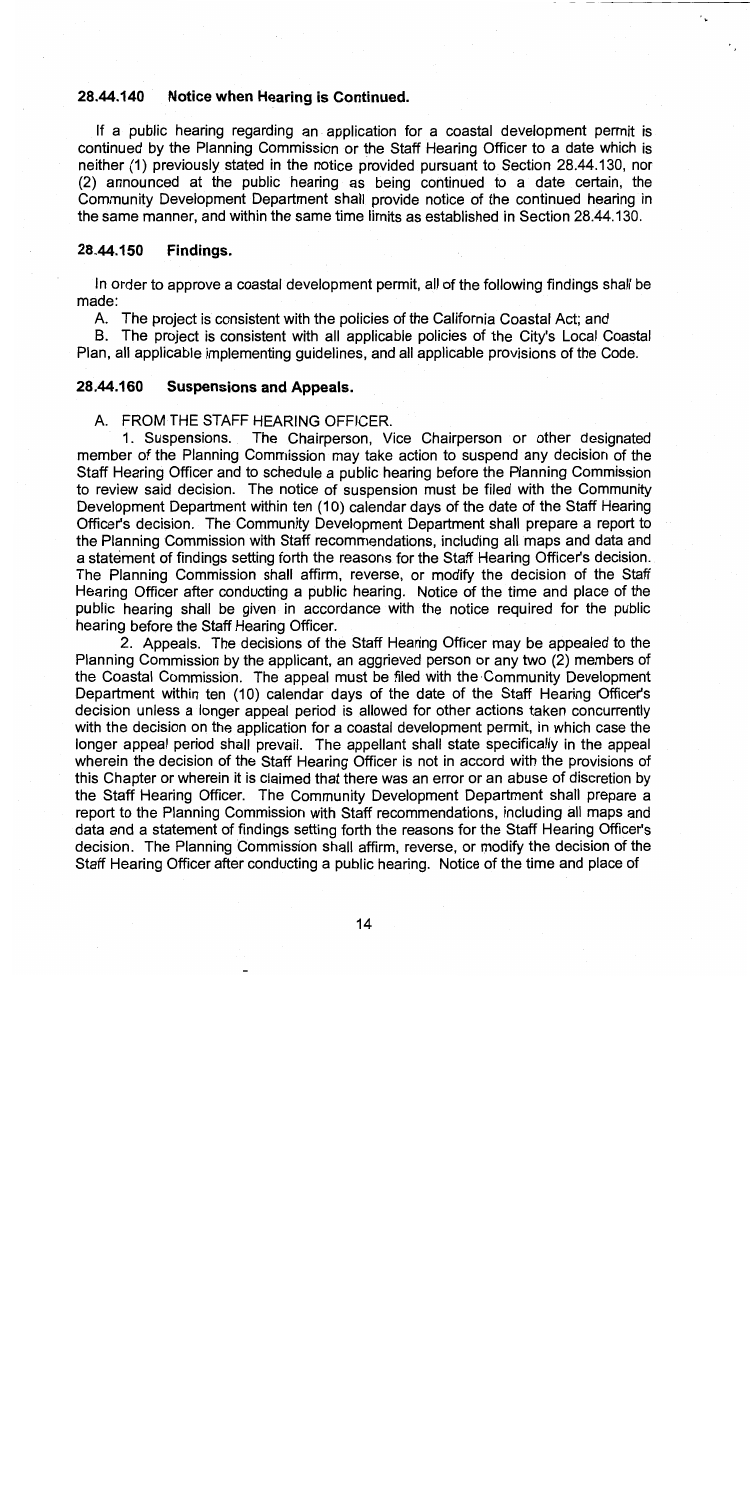the public hearing shall be given in accordance with the notice required for the public hearing before the Staff Hearing Officer; however, in addition to any other required notice, written notice shall be sent by first-class mail to the appellant.

B. FROM THE PLANNING COMMISSION. The decisions of the Planning Commission, including decisions on suspensions or appeals from decisions of the Staff Hearing Officer, may be appealed to the City Council by the applicant, an aggrieved person or any two (2) members of the Coastal Commission. The appeal must be filed with the City Clerk within ten (10) calendar days of the date of the Planning Commission's decision unless a longer appeal period is allowed for other actions taken concurrently with the decision on the coastal development permit, in which case the longer appeal period shall prevail. The appellant shall state specifically in the appeal wherein the decision of the Planning Commission is not in accord with the provisions of this Section or wherein it is claimed that there was an error or an abuse of discretion by the Planning Commission. Prior to the hearing on said appeal, the City Clerk shall inform the Community Development Department that an appeal has been filed whereon said Department shall prepare a report to the City Council with Staff recommendations, including all maps and data and a statement of findings setting forth the reasons for the Planning Commission's decision. The City Council shall affirm, reverse, or modify the decision of the Planning Commission after conducting a public hearing. Notice of the time and place of the public hearing shall be given in accordance with the notice required for the public hearing before the Planning Commission; however, in addition to any other required notice, written notice shall be sent by first-class mail to the appellant.

#### 28.44.170 **Finality of City Action.**

A local decision on an application for a coastal development permit shall be deemed final when:

A. The local decision on the application has been made and all required findings have been adopted, including specific factual findings supporting the legal conclusions that the proposed development is or is not in conformity with the certified local coastal program and, where applicable, with the public access and recreation policies of Chapter 3 of the California Coastal Act, Public Resources Code; and

B. When all local rights of appeal have been exhausted as defined in Section 28.44.160.

#### 28.44.180 Notice of Final Action by the City.

Within seven (7) calendar days of a final City decision on an application for a coastal development permit, the Community Development Department shall provide notice of the action by first class mail to the Coastal Commission and to any persons who specifically requested such notice and provided a self-addressed, stamped envelope. Such notice shall include conditions of approval, written findings and the procedures for appeal of the City decision to the Coastal Commission.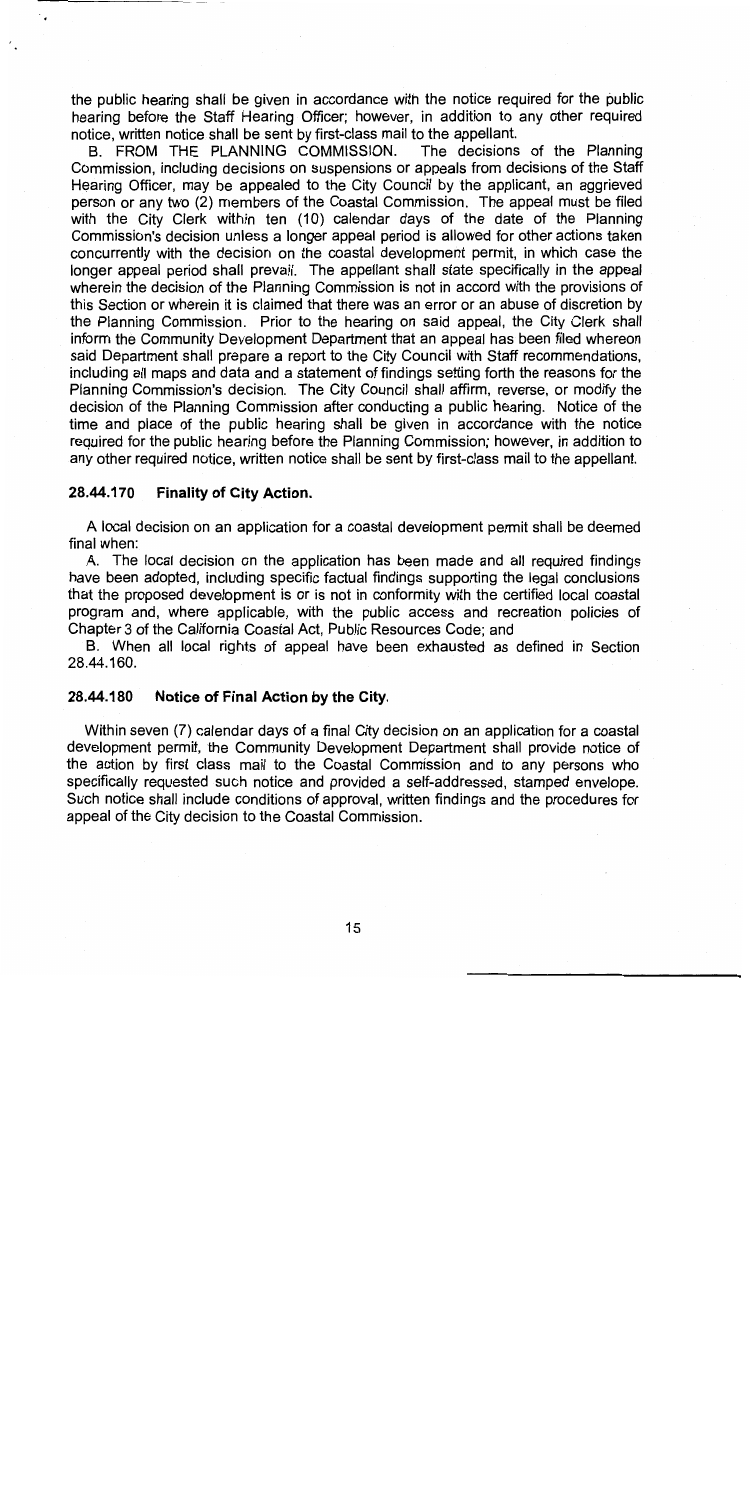#### 28.44.190 **Effective Date of City Final Action on Appealable Items.**

A final decision of the City on an application for an appealable development shall become effective after the ten (10) working day appeal period to the Coastal Commission has expired unless any of the following occur:

A. An appeal is filed in accordance with Section 28.44.200; or

B. The notice of final City action has not been given pursuant to Section 28.44.180.

When either of the above circumstances occurs, the Coastal Commission shall, within five (5) working days of receiving notice of that circumstance, notify the City and the applicant that the effective date of the City action has been suspended.

#### 28.44.200 Appeals to the Coastal Commission.

For those actions taken by the City on applications for coastal development permits that are approved for development defined as "appealable" under California Public Resources Code, Section 30603(a) and Subsection 28.44.030.C, an appeal may be filed with the Coastal Commission by an aggrieved party, the applicant, or two (2) members of the Coastal Commission. Such appeals must be filed in the office of the Coastal Commission not later than 5:00 p.m. of the tenth working day following the Commission's receipt of sufficient notice of the final local governmental action. In the case of an appeal by an applicant or aggrieved party, the appellant must have first pursued appeal to the City Council, as established in Section 28.44.160, to be considered an aggrieved party.

#### 28.44.220 Development within Coastal Commission Permit Jurisdiction.

Notwithstanding other permit and appeal provisions of this Chapter, development proposals which are located on lands identified as tidelands, submerged lands or public trust lands as identified on the Post-LCP Certification Permit and Appeal Jurisdiction Map, City of Santa Barbara adopted by the Coastal Commission, shall, pursuant to the requirements of California Public Resources Code Section 30519(b), require a coastal permit from the Coastal Commission. Upon submittal to the City of an application for a coastal development permit, the Community Development Department shall determine if the development may be located on land identified as tidelands, submerged lands and/or public trust lands. Such determination shall be based upon maps and other descriptive information identifying such lands which the Coastal Commission and/or State Lands Commission may supply. Upon a determination that the proposed coastal development involves such lands, the Community Development Department shall notify the applicant and the Coastal Commission of the determination that a State coastal permit is required for the development. In conjunction with the City's review and decision on the development in accordance with the requirements of this Chapter and other City codes, the City shall also make a recommendation to the coastal commission regarding the development's conformance with the certified local coastal program, including this Chapter. The City's determination of development conformance with the objectives and requirements of the local coastal program shall be advisory only and not a final action under this Chapter. Development shall not proceed until the Coastal Commission grants a coastal permit for such a development.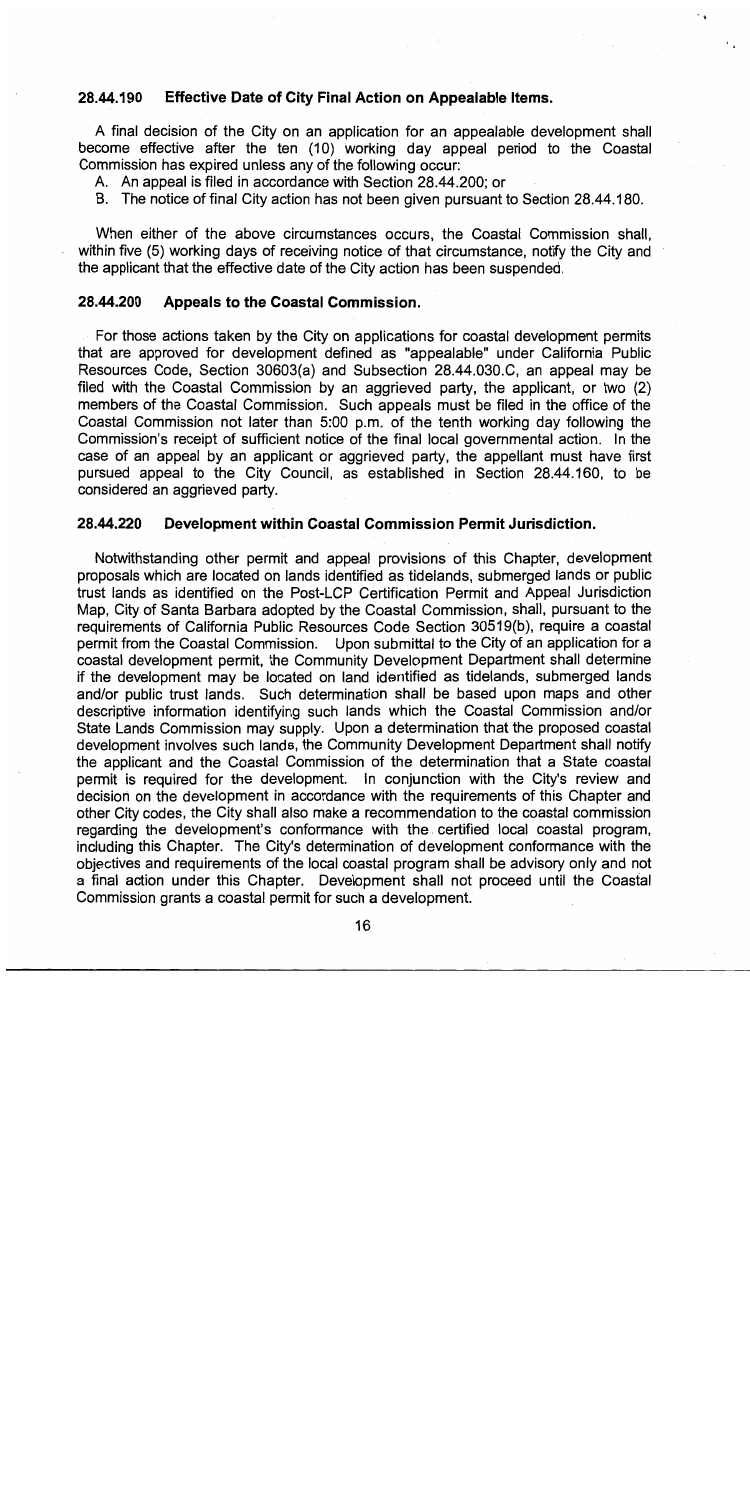If proposed development A. PLANNING COMMISSION RECOMMENDATION. within the permit jurisdiction of the coastal commission requires discretionary review by the Planning Commission under any other provision of this Code, the Planning Commission shall conduct a public hearing regarding development's conformance with the certified local coastal program including this Chapter. The public hearing shall be held concurrently with any other required public hearing or hearings for any other applications regarding the proposed development. Following approval of the development by the City, the Community Development Department shall forward the City approval, the application, supporting file documents and the City's recommendation regarding the issuance of the coastal development permit to the Coastal Commission for its action on the coastal development permit application.

B. STAFF HEARING OFFICER RECOMMENDATION. If proposed development within the permit jurisdiction of the coastal commission requires discretionary review by the Staff Hearing Officer under any other provision of this Code, the Staff Hearing Officer shall conduct a public hearing regarding development's conformance with the certified local coastal program including this Chapter. The public hearing shall be held concurrently with any other required public hearing or hearings for any other applications regarding the proposed development. Following approval of the development by the City, the Community Development Department shall forward the City approval, the application, supporting file documents and the City's recommendation regarding the issuance of the coastal development permit to the Coastal Commission for its action on the coastal development permit application.

C. COMMUNITY DEVELOPMENT DEPARTMENT RECOMMENDATION. If the proposed development within the permit jurisdiction of the coastal commission does not require discretionary review by the Planning Commission or the Staff Hearing Officer under any other provision of this Code, the Community Development Department shall review the proposed development's conformance with the certified local coastal program including this Chapter and shall forward the application, supporting file documents and the Community Development Department's recommendation regarding the issuance of the coastal development permit to the Coastal Commission for its action on the coastal development permit application.

#### 28.44.230 Time for Commencement of Approved Development; Extensions.

A. TIME FOR COMMENCEMENT OF APPROVED DEVELOPMENT. The time for commencement of the approved development shall be two years from the date of the final action upon the application, unless a different time is specified in the conditions of approval for the coastal development permit.

B. EXTENSIONS. Prior to the time that commencement of development must occur under the terms of the coastal development permit or Subsection A, the applicant may apply to the Community Development Director for an extension of time not to exceed an additional one year period. Such an extension of time may be granted no more than three (3) times, and under no circumstances shall the time for commencement of development be more than five (5) years after the date of the final action on the application. Extensions of time may be granted by the Community Development Director upon findings that the development continues to be in conformance with the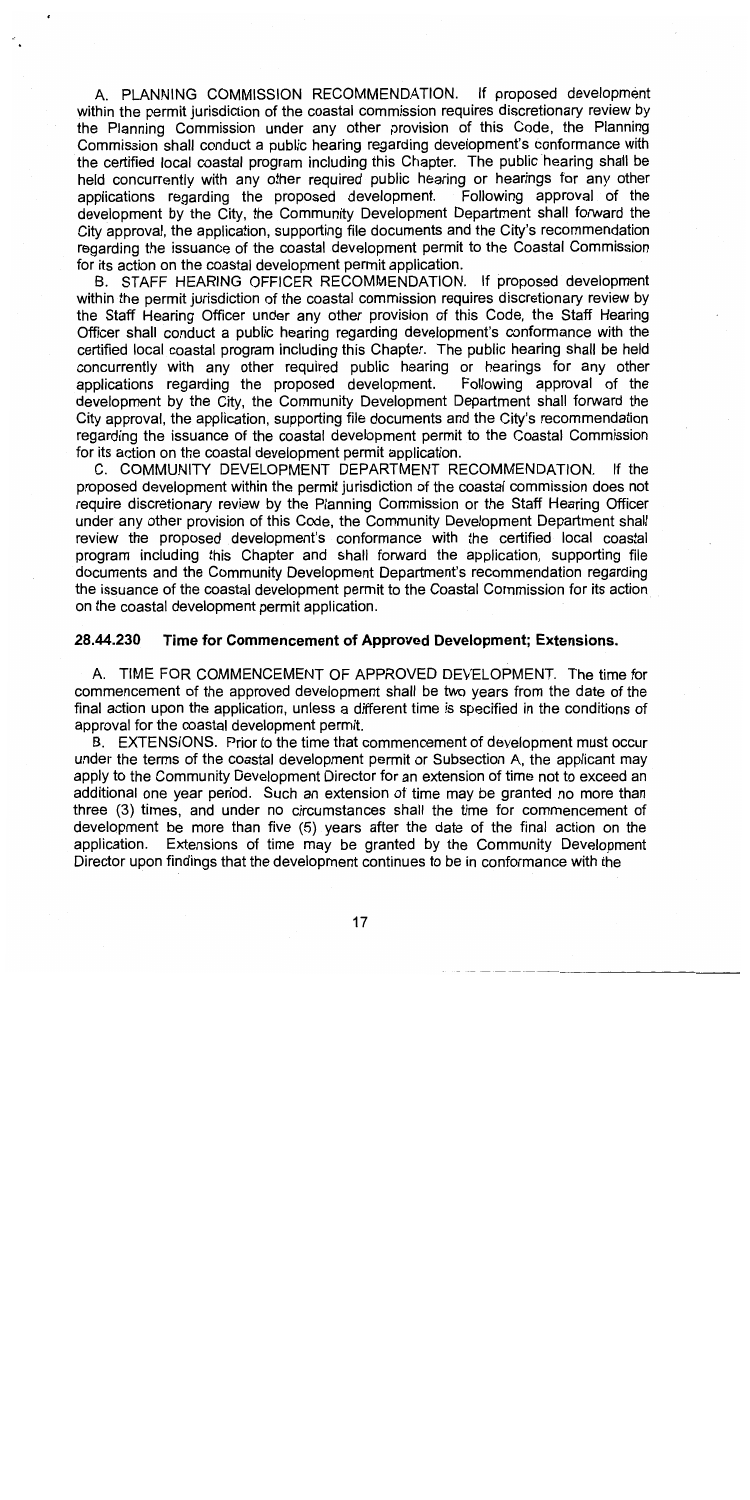certified local coastal program, that the applicant demonstrated due diligence to implement and complete the proposed development as substantiated by competent evidence in the record, and that there are no changed circumstances that may affect the consistency of the development with the certified local coastal program, the general plan and applicable City ordinances, resolutions and other laws.

## 28.44.240 Amendments to Coastal Development Permits.

On the request of an applicant, a coastal development permit may be amended in the same manner specified for the initial review of an application for a coastal development permit.

#### 28.44.250 **General Provisions.**

A. CONFLICTING PERMITS AND LICENSES TO BE VOIDED. All departments, officials, and public employees of the City vested with the duty and authority to issue permits or licenses shall conform to the provisions of this zone and shall issue no permits or licenses for uses, buildings, or any purpose in conflict with the provisions of this Section. Any such permit or license issued in conflict with this Section shall be null and void.

B. CONFLICT WITH OTHER REGULATIONS. Where conflicts occur between the regulations contained in this Section and the building code, other sections of Title 28 of this Code, or other regulations effective within the City, the more restrictive of such laws, codes or regulations shall apply.

It is not intended that this Section shall interfere with, abrogate or annul any easement, covenant, or other agreement now in effect; provided, however, that where this Section imposes a greater restriction upon the use of buildings or land or upon new construction than are imposed or required by other ordinances, rules, or regulations or by easements, covenants, or agreements, the provisions of this Section shall apply.

Nothing contained in this Section shall be deemed to repeal or amend any regulation of the City requiring a permit, license, and/or approval, for any business, trade, or occupation, nor shall anything in this Section be deemed to repeal or amend the building code. If provisions of this Section overlap or conflict, the most protective provision relating to coastal resources shall apply.

C. FAILURE TO ACT NOTICE.

1. Notification by Applicant: If the City has failed to act on an application within the time limits set forth in Article 5, ("Approval of Development Permits") of Title 7, Division I. Chapter 4.5 of the Government Code, commencing with 65950, thereby approving the development by operation of law, the person claiming a right to proceed pursuant to Government Code Section 65950 et seq. shall notify, in writing, the City and the Coastal Commission of the claim that the development has been approved by operation of law. Such notice shall specify the application which is claimed to be approved.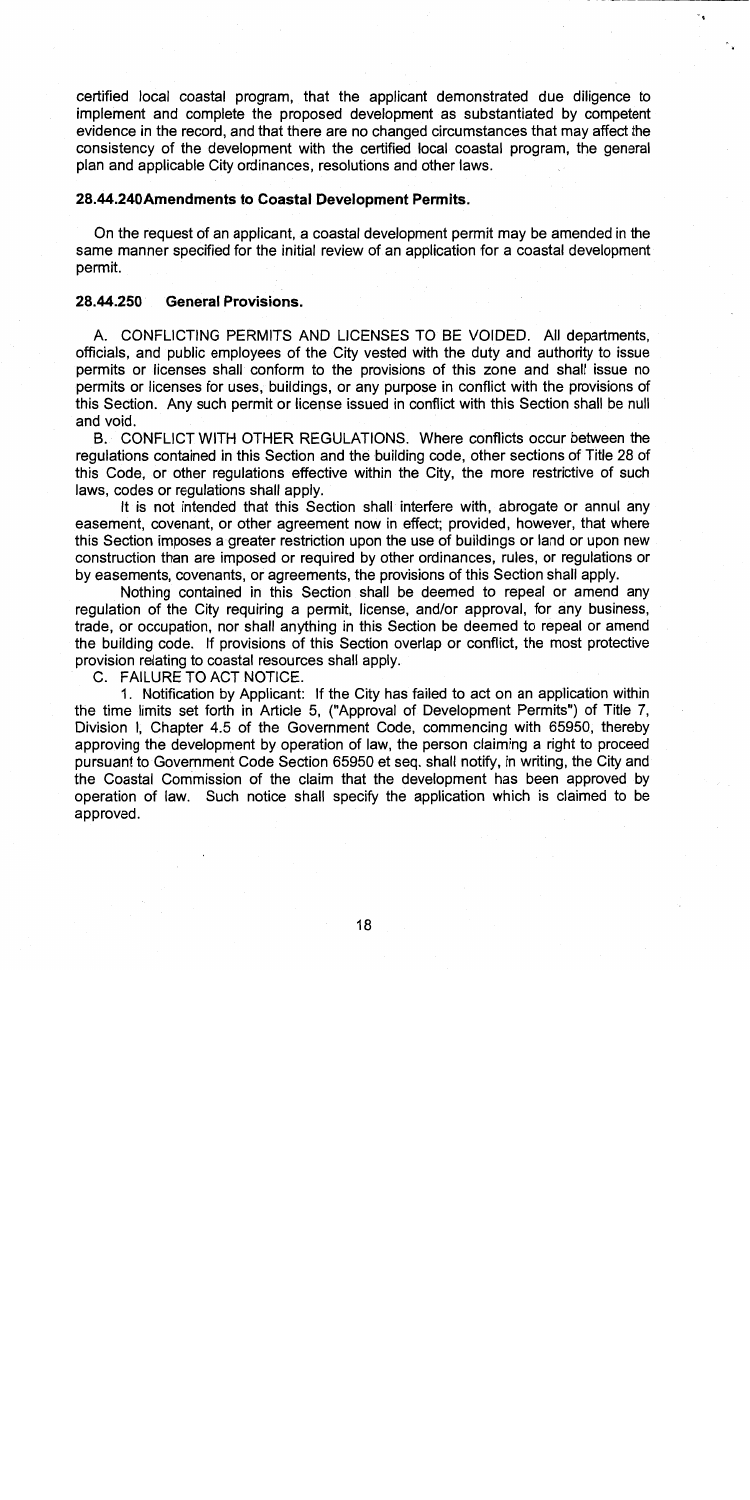2. Notification by City. Upon determination that the time limits established pursuant to Government Code Section 65950 et seq. have expired, the Community Development Department shall, within five (5) working days of such determination, notify those persons entitled to receive notice that it has taken final action by operation of law pursuant to Government Code Section 65956. The appeal period for projects approved by operation of law shall begin only upon receipt of the City's notice in the office of the Coastal Commission.

D. AMENDMENTS TO A CERTIFIED LOCAL COASTAL PROGRAM. The purpose of this Subsection is to provide for changes in the land use and/or zoning designation on properties where such change is warranted by consideration of location, surrounding development and timing of development; to provide for text amendments to this Section and/or the City's Local Coastal Plan as the City may deem necessary or desirable; and to provide for amendments to any ordinances or implementation measures carrying out the provisions of the City's Local Coastal Plan. The intent of this Subsection is to provide the mechanism, consistent with the Coastal Act, for amending the City's certified Local Coastal Program.

1. Initiation. An amendment to the certified Local Coastal Program may be initiated by any member of the public, the Planning Commission or the City Council. All amendments proposed to the Commission for final certification must be initiated by resolution of the City Council.

2. City Review and Processing. Processing of amendments to the certified Local Coastal Program shall proceed in the same manner as that required for an amendment to the:

a. General Plan, if that amendment is intended to amend the text or map of the City's Coastal Plan.

b. Municipal Code or Zoning Map, if that amendment is intended to amend the Municipal Code or Zoning Map.

3. Noticing. Notice of the hearing shall be given at least ten (10) calendar days before the hearing.

a. For any amendment, notice shall be:

 $\epsilon$ 

 $1_{-}$ Published in a newspaper of general circulation in the City.

 $2.$ Mailed to any person who has filed a written request therefore and has supplied the City with self-addressed, stamped envelopes.

Mailed to the Coastal Commission. 3.

b. In addition, for a proposed rezoning or change of land use designation, notices shall be mailed:

 $1_{-}$ To the owners of the affected property and also the owners of all property within 300 feet of the exterior boundaries of the affected property, using for this purpose, the name and address of such owners shown on the tax rolls of Santa Barbara County.

2. To occupants of residences, including apartments on or within 100 feet of the affected property.

In the event that the rezoning or change of land use designation 3. affects a portion of the City which has an area equivalent to more than four (4) square City blocks, the City may, instead, provide notice by placing a display advertisement in a newspaper of general circulation, published and circulated in the City.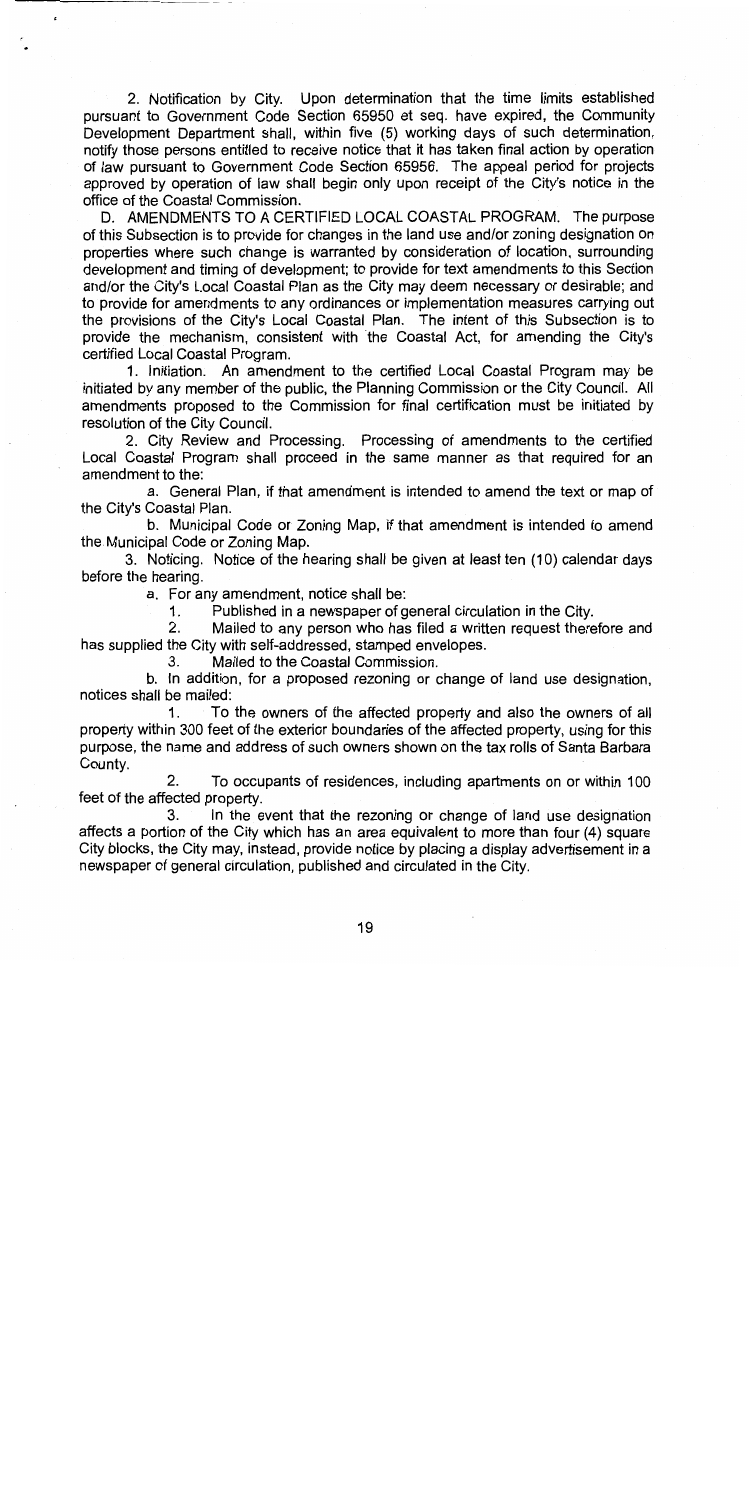E. COASTAL COMMISSION CERTIFICATION. Any proposed amendment to the Local Coastal Program shall not take effect until it has been certified by the Coastal Commission. Therefore, any approval by the City of such a proposed amendment to the Local Coastal Program shall be submitted to the Coastal Commission within fourteen (14) days of the final approval by the City Council in accordance with Sections 30512 and 30513 of the Coastal Act.

F. DEVELOPMENT POTENTIAL. Notwithstanding any provision of law to the contrary, no application for a land use permit for a nonresidential construction project will be accepted or approved on or after December 6, 1989 unless the project complies with the provisions outlined in General Provisions, Development Plan Approval, Section 28.87.300.

G. DEVELOPMENT WITHIN THE GOLETA SLOUGH. Any development within the Goleta Slough Reserve Zone is required to obtain a Goleta Slough Coastal Development Permit pursuant to the provisions of Chapter 29.25 unless specifically exempted.

H. HAZARDOUS WASTE MANAGEMENT FACILITIES. Approval for construction or use of any off-site hazardous waste management facilities, as defined in Section 28.04.277 of this Title, shall require preparation and approval of an amendment to the Local Coastal Program by the City Council and the California Coastal Commission. Such facilities shall also require approval of a change in zone to the HWMF Overlay Zone and any other required permits in accordance with Chapter 28.75 of this Title.

SECTION 3. All references within the Santa Barbara Municipal Code to the former Section 28.45.009 are amended to refer to the new Chapter 28.44.

SECTION 4. This ordinance shall not be effective until it has been certified by the California Coastal Commission pursuant to the requirements of the California Coastal Act.

SECTION 5. This ordinance supersedes Ordinance Number 5381 in its entirety.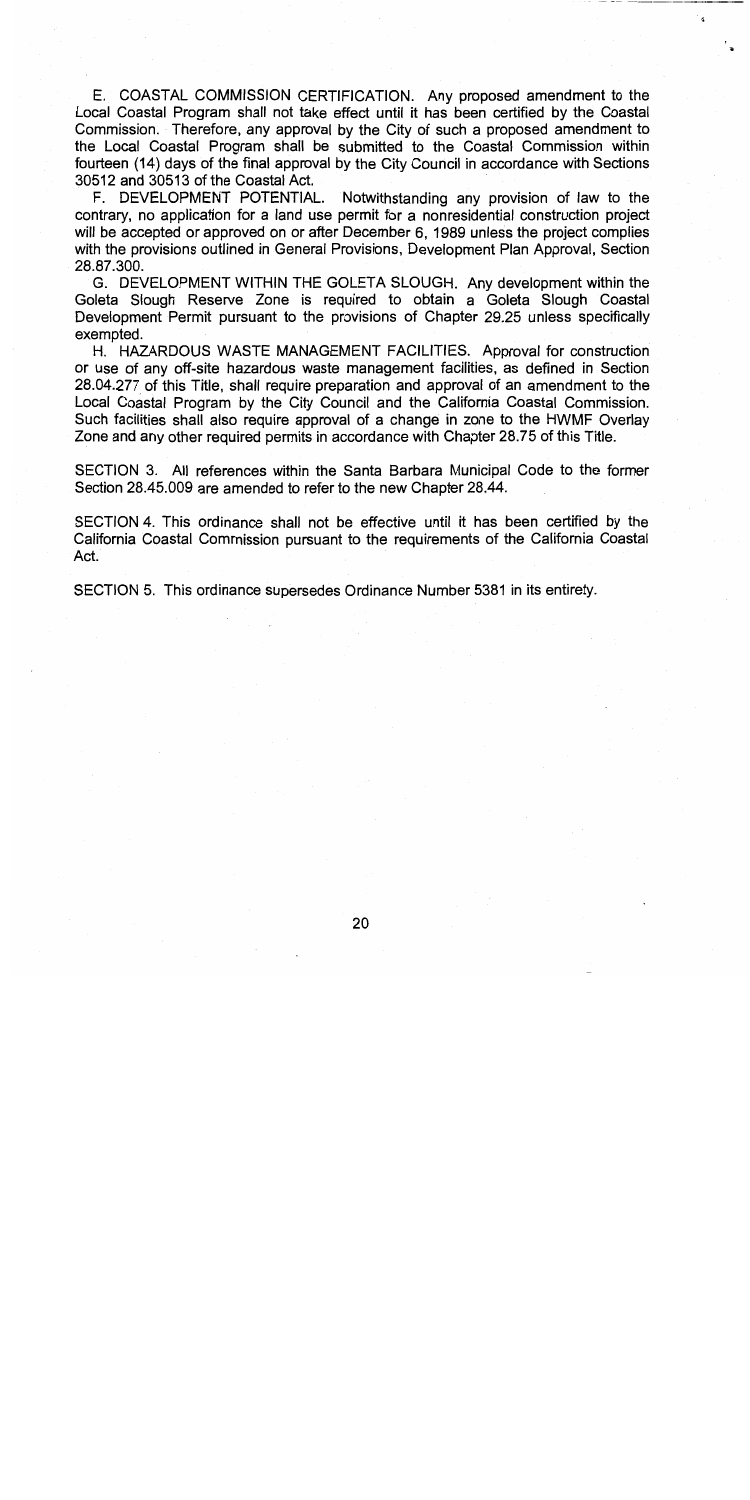## **ORDINANCE NO. 5417**

STATE OF CALIFORNIA COUNTY OF SANTA BARBARA ) SS. **CITY OF SANTA BARBARA** 

I HEREBY CERTIFY that the foregoing ordinance was introduced on May 8, 2007, and was adopted by the Council of the City of Santa Barbara at a meeting held on May 15, 2007, by the following roll call vote:

AYES:

Councilmembers Brian B. Barnwell, Iya G. Falcone, Roger L. Horton, Grant House, Helene Schneider, Das Williams; Mayor Marty Blum

NOES: None

ABSENT: None

**ABSTENTIONS:** None

IN WITNESS WHEREOF, I have hereto set my hand and affixed the

official seal of the City of Santa Barbara on May 16, 2007.

C์<del>V</del>nthia M. Rodriguez, Cl

City Clerk Services Manager

I HEREBY APPROVE the foregoing ordinance on May 16, 2007.

<u>//arty Blum</u>

Mayor